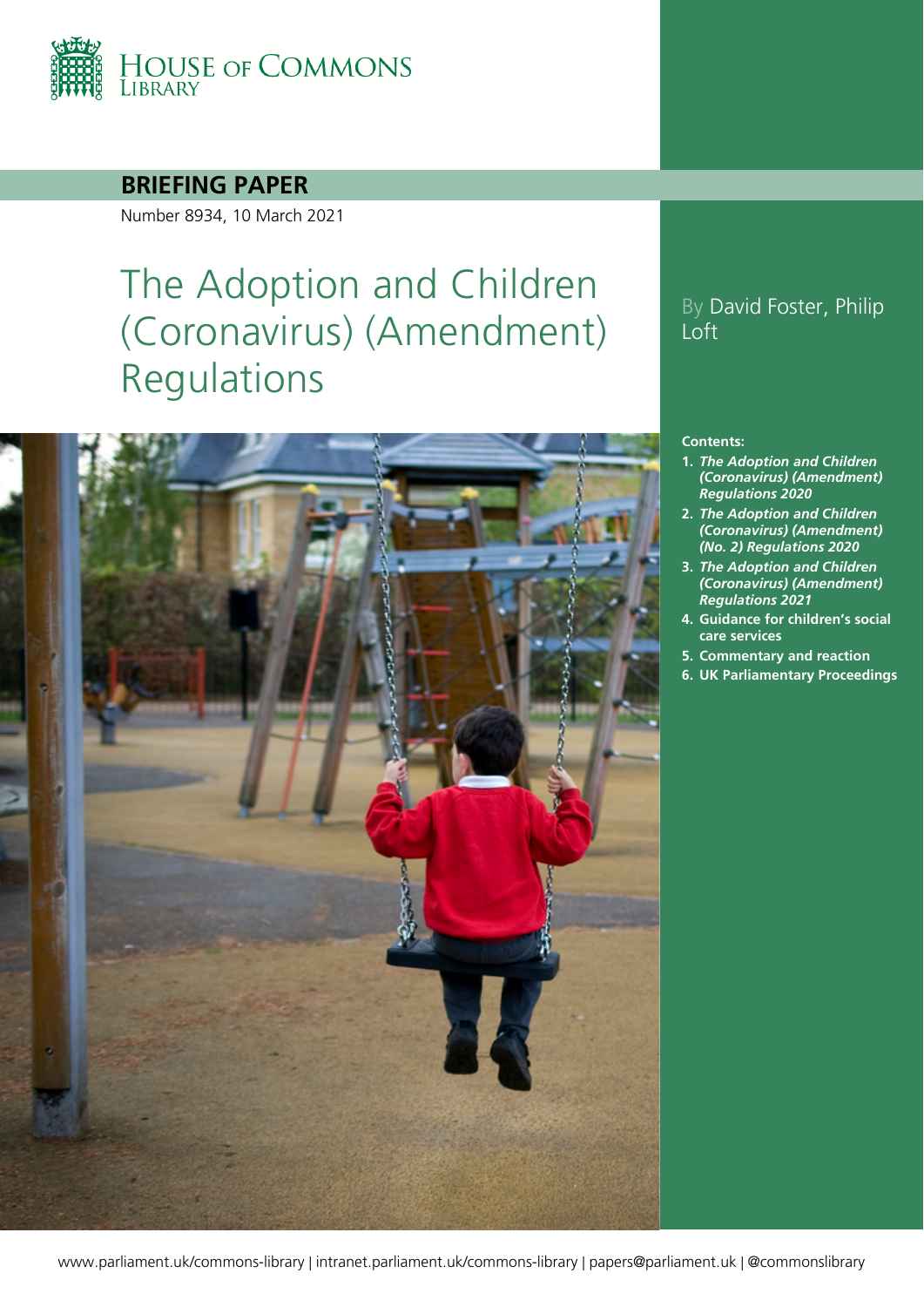## **Contents**

| <b>Summary</b> |                                                                                                     | 3                   |
|----------------|-----------------------------------------------------------------------------------------------------|---------------------|
| 1.             | The Adoption and Children (Coronavirus) (Amendment)<br><b>Regulations 2020</b>                      | 4                   |
| 1.1<br>1.2     | Laying and consultation<br>Content                                                                  | 4<br>4              |
| 1.3            | Use of the provisions                                                                               | 6                   |
| 1.4<br>1.5     | Expiration<br>Court of Appeal Judgement, November 2020                                              | 6<br>$\overline{7}$ |
| 2.             | The Adoption and Children (Coronavirus) (Amendment)                                                 |                     |
| 2.1<br>2.2     | (No. 2) Regulations 2020<br>Consultation<br>Content                                                 | 8<br>8<br>9         |
| 2.3<br>2.4     | Use of the provisions<br>Expiration and proposed extension                                          | 11<br>11            |
| 3.             | The Adoption and Children (Coronavirus) (Amendment)                                                 |                     |
| 3.1            | <b>Regulations 2021</b><br>Reasons for extension                                                    | 12<br>12            |
| 3.2            | Proposed content                                                                                    | 12                  |
| 3.3            | Consultation outcome                                                                                | 14                  |
| 4.             | <b>Guidance for children's social care services</b>                                                 | 15                  |
| 5.             | <b>Commentary and reaction</b>                                                                      | 16                  |
| 6.             | <b>UK Parliamentary Proceedings</b>                                                                 | 19                  |
| 6.1            | Committee reports on No.1 Regulations                                                               | 19                  |
| $6.2$<br>6.3   | Questions on provisions becoming permanent<br>Debates on whether the regulations introduce measures | 20                  |
|                | previously abandoned                                                                                | 21                  |
| 6.4            | Committee reports on No. 2 Regulations                                                              | 21                  |

Cover page: [After school play](https://www.flickr.com/photos/nella_nutella/13994355371/in/photolist-njCJia-eXYumR-9WLSri-32RRUr-3bFJdW-2gwSVg-4GBPtn-7NHp6J-fbDTM6-4mQrGD-nUFqxX-sdB2LL-7XbVA1-5L5aCk-fjov89-fjovs7-5oS93S-fjovPG-a94U4K-oPXGc2-5eNkBQ-8v1wEG-9K6sQU-4q4nQo-hGMr9-eRzwri-4re89-afYjoi-d7SqRL-dYbWQM-6LE4yR-bEFwvC-a549no-dqHeEg-qRT1dX-6M5AHr-rixs6f-772S7H-rKiQxV-p3pgpZ-8zuBqq-6CddTJ-9eazEL-p8caHY-67UeTU-rZqyZZ-rXcuGU-67Uf13-NtHtv-Gaxyc) by [Nella2010.](https://www.flickr.com/photos/nella_nutella/) Licensed under [CC BY 2.0](https://creativecommons.org/licenses/by-nc/2.0/) / image cropped.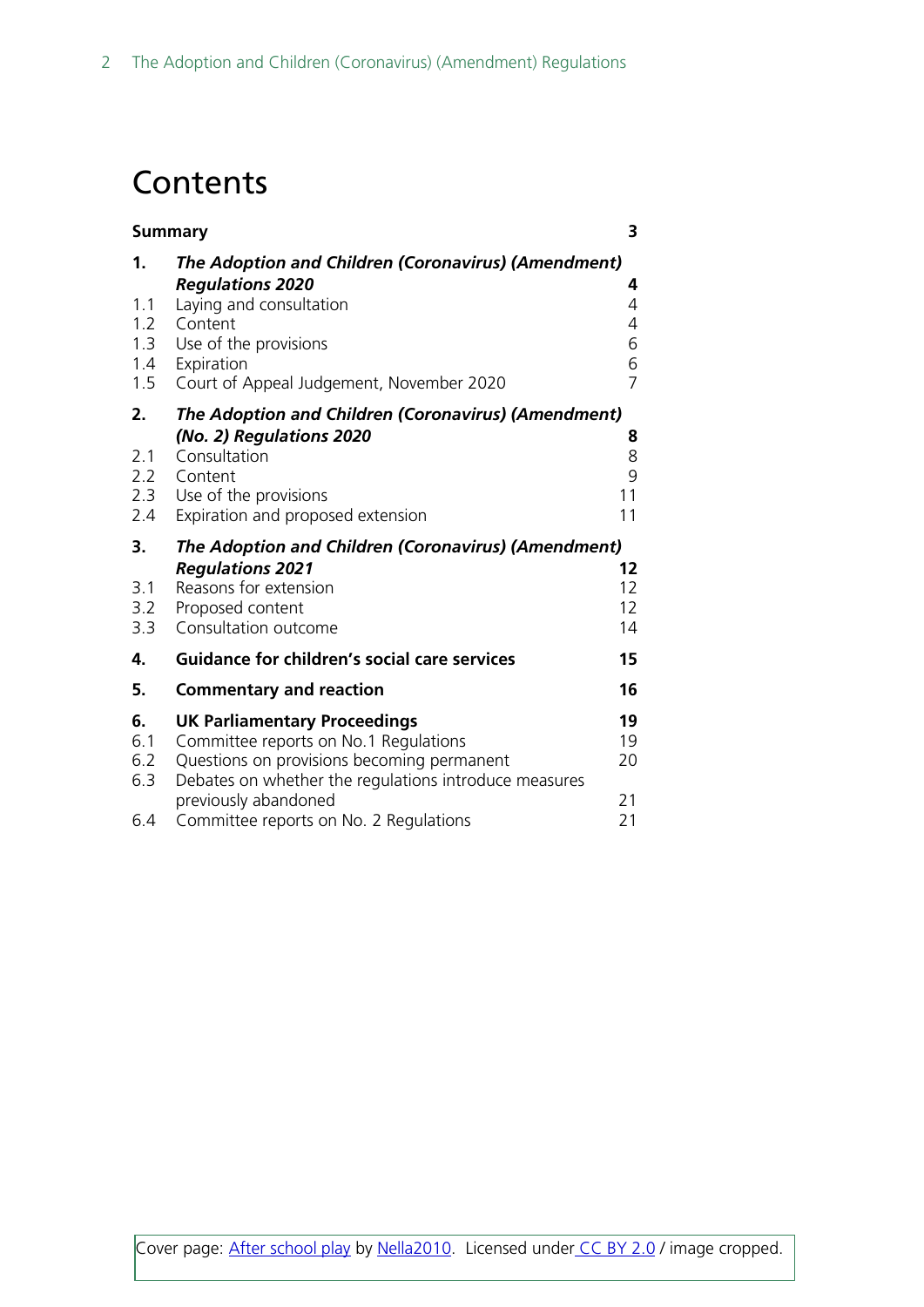# <span id="page-2-0"></span>Summary

### **Original Regulations, April—September 2020**

*[The Adoption and Children \(Coronavirus\) \(Amendment\) Regulations 2020](http://www.legislation.gov.uk/uksi/2020/445/contents/made)* came into force on 24 April 2020, and many of its amendments expired on 25 September 2020.

The regulations temporarily amended 10 sets of regulations relating to children's social care in England. The [Department for Education \(DfE\) said](http://www.legislation.gov.uk/uksi/2020/445/pdfs/uksiem_20200445_en.pdf) the changes were intended to help local authorities to "prioritise the needs of children, whilst relaxing some administrative and procedural obligations…but maintaining appropriate safeguards" during the coronavirus outbreak.

A [debate](https://hansard.parliament.uk/commons/2020-06-10/debates/5964F78B-8FEA-441B-A146-889607FBFA21/ChildrenAndYoungPersons) was held in the House of Commons on 10 June 2020. The Leader of the Opposition, Sir Keir Starmer, had tabled a prayer to annul the Negative Statutory Instrument as an early day motion [\(Number 445\)](https://edm.parliament.uk/early-day-motion/56926/children-and-young-persons) on 4 May 2020. Upon being put to a [vote at the conclusion of the debate,](https://hansard.parliament.uk/commons/2020-06-10/debates/5964F78B-8FEA-441B-A146-889607FBFA21/ChildrenAndYoungPersons) the motion that a humble address praying the Statutory Instrument be annulled, was defeated.

Following a [consultation,](https://www.gov.uk/government/consultations/changes-to-the-adoption-and-children-regulations-coronavirus-covid-19?utm_source=6e38927c-efd6-4c27-9967-800668398d1a&utm_medium=email&utm_campaign=govuk-notifications&utm_content=immediate) the Government [confirmed its plans](https://assets.publishing.service.gov.uk/government/uploads/system/uploads/attachment_data/file/913025/Children_s_social_care_consultation_response.pdf) for the majority of amendments to lapse on 25 September. The Government [said](https://assets.publishing.service.gov.uk/government/uploads/system/uploads/attachment_data/file/913025/Children_s_social_care_consultation_response.pdf) that "the effect of coronavirus (COVID-19) on the children's social care sector has not been as severe as initially feared and local authorities and providers have had to use the flexibilities rarely".

### **Judicial Review of Original Regulations**

The High Court considered a judicial review brought by the charity Article 39 against the Regulations in July 2020, [finding](https://www.bailii.org/ew/cases/EWHC/Admin/2020/2184.html) that the DfE did not act unlawfully by introducing the changes. This was reversed on appeal, where the Court of Appeal [determined](https://www.bailii.org/ew/cases/EWCA/Civ/2020/1577.html) in November 2020 "that the Secretary of State acted unlawfully by failing to consult the Children's Commissioner and other bodies representing the rights of children in care before introducing the Amendment Regulations". This decision related to the No.1 Regulations, which had expired in September 2020.

### **Consultation and extension, August—March 2021**

Following a [consultation,](https://www.gov.uk/government/consultations/changes-to-the-adoption-and-children-regulations-coronavirus-covid-19?utm_source=6e38927c-efd6-4c27-9967-800668398d1a&utm_medium=email&utm_campaign=govuk-notifications&utm_content=immediate) the DfE said that it intended to amend 6 sets of regulations until 31 March 2021. These relate to medical reports in the adoption and foster care process, visits by social workers, Ofsted inspections and virtual visits. *[The Adoption And Children](https://www.legislation.gov.uk/uksi/2020/909/contents/made)  [\(Coronavirus\) \(Amendment\) \(No. 2\) Regulations 2020](https://www.legislation.gov.uk/uksi/2020/909/contents/made)* were [laid](https://statutoryinstruments.parliament.uk/timeline/9JdADkQW/madenlaid/) before the UK Parliament on 28 August 2020, with accompanying [explanatory memorandum.](https://www.legislation.gov.uk/uksi/2020/909/pdfs/uksiem_20200909_en.pdf)

These Regulations, made under negative procedure, came into force on 25 September 2020. In August 2020, the DfE [stated](https://assets.publishing.service.gov.uk/government/uploads/system/uploads/attachment_data/file/913025/Children_s_social_care_consultation_response.pdf) it "has no plans to extend the[se] regulations beyond March 2021".

#### **Consultation and response on proposed extension to September 2021**

In February 2021, the DfE announced a [consultation](https://www.gov.uk/government/consultations/changes-to-the-adoption-and-children-coronavirus-amendment-no-2-regulations-2020) on extending flexibilities in the No.2 Regulations to 30 September 2021, relating to medical reports, virtual visits and Ofsted inspections, and introducing a new position for adoption, in removing the need for a full medical examination of the prospective adopter but retaining the need for a medical report.

The Department [decided](https://consult.education.gov.uk/children2019s-home-team/adoption-and-children-coronavirus-amendment-regula/supporting_documents/CSC%20REGS%20consultation%209thFeb%202021.pdf) to continue only with the proposals to extend the existing flexibilities on medical reports, virtual visits and Ofsted inspection cycles. The other proposals, the DfE [said,](https://consult.education.gov.uk/children2019s-home-team/adoption-and-children-coronavirus-amendment-regula/) require "further reflection" and it would not "proceed with these additional flexibilities at this time". New [Regulations](https://www.legislation.gov.uk/uksi/2021/261/contents/made) were laid on 9 March 2021.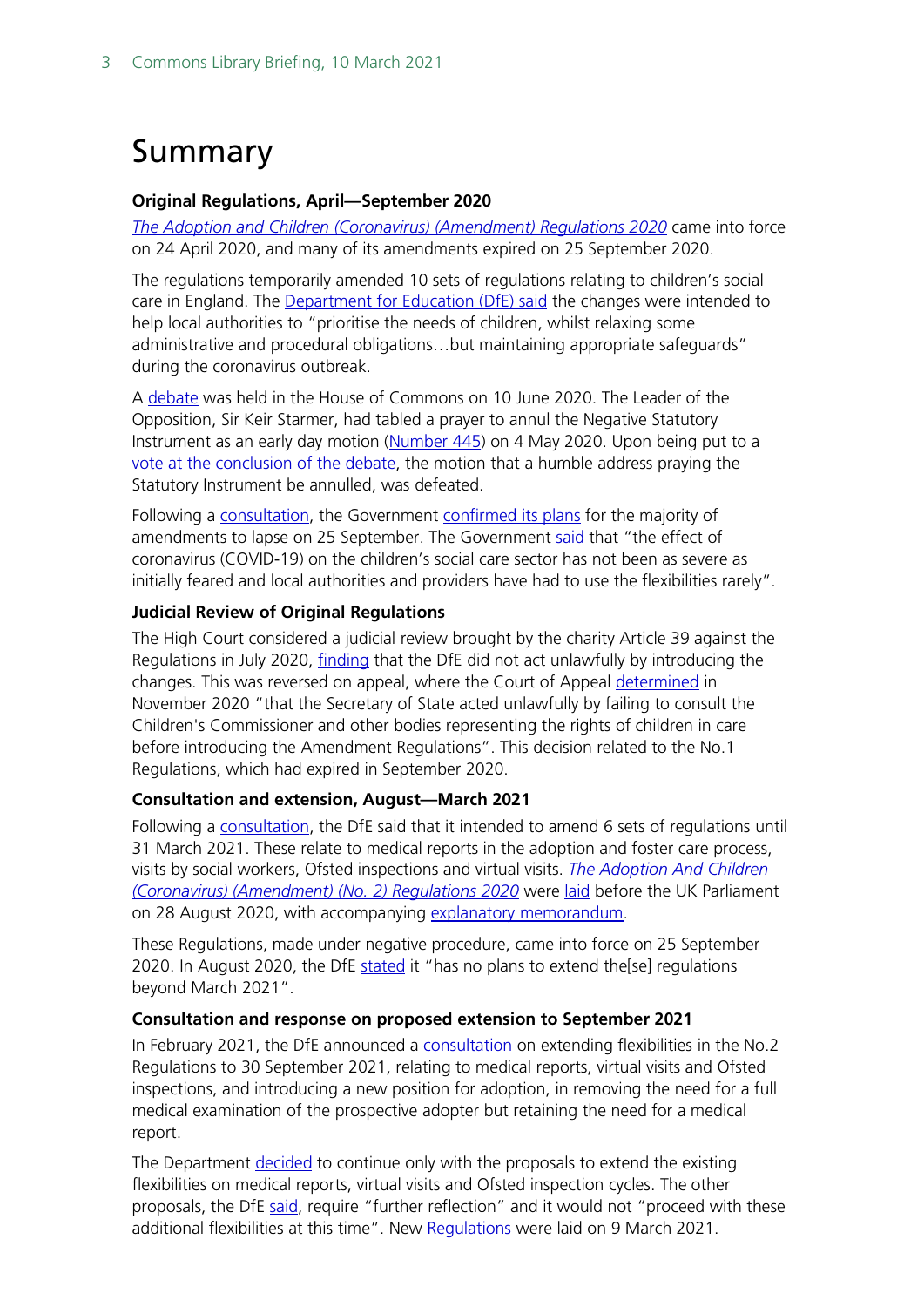# <span id="page-3-0"></span>1. *[The Adoption and Children](http://www.legislation.gov.uk/uksi/2020/445/contents/made)  [\(Coronavirus\) \(Amendment\)](http://www.legislation.gov.uk/uksi/2020/445/contents/made)  [Regulations 2020](http://www.legislation.gov.uk/uksi/2020/445/contents/made)*

## <span id="page-3-1"></span>1.1 Laying and consultation

These regulations were laid before Parliament on 23 April 2020, and came into force on 24 April.<sup>[1](#page-3-3)</sup> The Government stated that it was not possible to adhere to the convention that negative statutory instruments should be laid in Parliament 21 days before they come into effect because "children's social care resources are already stretched as a result of staffing shortages and an increased demand for services".[2](#page-3-4)

The Government has additionally said that a full public consultation on the regulations was not possible, but that it had consulted Ofsted, the Association of Directors of Children's Services, the Local Government Association, Principal Social Workers and Practice Leaders in local authority children's social care. The Children's Commissioner was also informed.[3](#page-3-5)

The [Children's Rights Assessment s](http://qna.files.parliament.uk/qna-attachments/1198272/original/52285_Child)ets out how the regulations may impact on children and young people.

## <span id="page-3-2"></span>1.2 Content

Section 7 of the [explanatory memorandum](http://www.legislation.gov.uk/uksi/2020/445/pdfs/uksiem_20200445_en.pdf) to the regulations provides the following summary of what the regulations did, and why:

Ensuring that vulnerable children are properly safeguarded and have their welfare promoted remains a top priority for Government. At the same time, the challenging context of the outbreak means that local authorities and partners may struggle to meet the full range of statutory duties relating to child protection, safeguarding and care at present due to administrative and procedural requirements set out in legislation.

The Department [of Education] has consulted informally with a variety of local authority stakeholders, including their representative body The Association of Directors of Children's Services, and with Ofsted as regulator, and have informed the Children's Commissioner. These consultations have helped identify which changes would be most helpful to local authorities during the outbreak. Feedback has been set out against the amendments within this section of the memorandum to provide clarity.

It is therefore necessary to temporarily amend 10 sets of regulations, related to children's social care, to provide additional flexibility in meeting statutory obligations, whilst maintaining appropriate safeguards. The changes will affect local authorities, children's homes, fostering services, adoption agencies and Ofsted inspections. Most changes are procedural; easing administrative

<span id="page-3-4"></span><span id="page-3-3"></span><sup>1</sup> *[The Adoption and Children \(Coronavirus\) \(Amendment\) Regulations 2020](http://www.legislation.gov.uk/uksi/2020/445/introduction/made)*

<sup>2</sup> Explanatory Memorandum to *[The Adoption and Children \(Coronavirus\)](http://www.legislation.gov.uk/uksi/2020/445/pdfs/uksiem_20200445_en.pdf)  [\(Amendment\) Regulations 2020](http://www.legislation.gov.uk/uksi/2020/445/pdfs/uksiem_20200445_en.pdf)*, para 3.1.

<span id="page-3-5"></span><sup>3</sup> [Ibid,](http://www.legislation.gov.uk/uksi/2020/445/pdfs/uksiem_20200445_en.pdf) paras 3.1, 10.1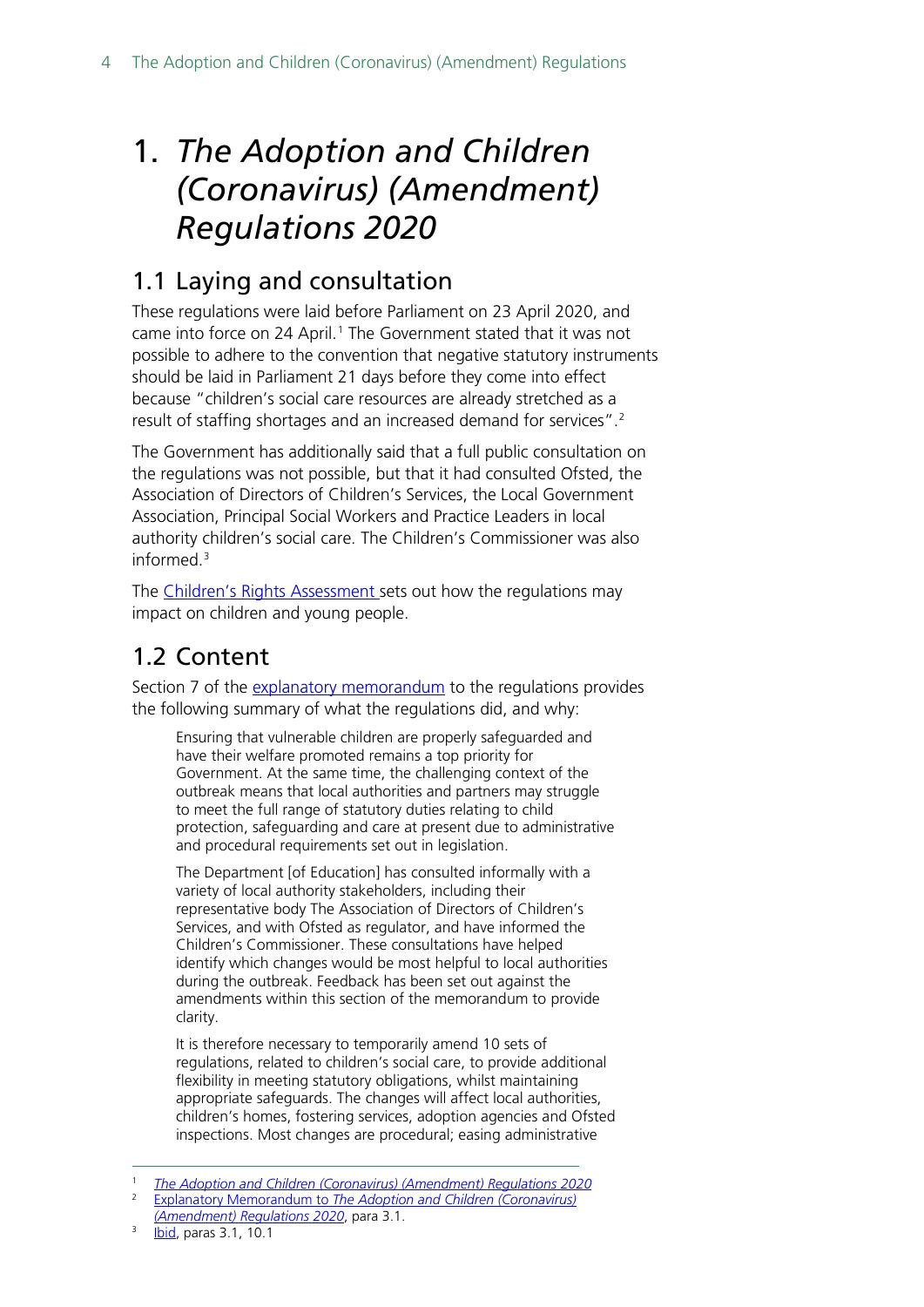burdens, allowing visits and contact to take place remotely and relaxing strict timescales where possible.<sup>[4](#page-4-0)</sup>

The changes made by the regulations included [this is not an exhaustive list – section 7 of the explanatory memorandum provides more detail on the changes]:

- Relaxing the timescales under which representatives of the responsible local authority must visit a child in care and clarifying that such visits can take place by telephone or other electronic means.
- Relaxing timescales around the formalising of placement plans for looked after children and the deadlines for reviews of placements.
- Amending the standards that must be met by everyone providing residential care for looked after children – for example, requiring standards concerning delivery of care relating to health and development to be met "as far as is reasonably practicable".
- Allowing local authorities to take more time to carry out reviews into complaints about the services they provide to children and young people.
- Revoking the minimum Ofsted inspection intervals. Ofsted continues to have powers to inspect with powers under the *[Care](https://www.legislation.gov.uk/ukpga/2000/14/contents)  [Standards Act 2000](https://www.legislation.gov.uk/ukpga/2000/14/contents)*.
- Extending the period within which a local authority must publish a written statement of action following an Ofsted inspection of its children's services.
- Providing additional flexibility for local authorities and regional adoption agencies in the adoption process – for example, allowing DBS and medical checks on prospective adopters to be completed at a later stage of the process.
- Removing the requirement for adoption panels (which make recommendations to adoption agencies on whether potential adopters are suitable).
- Extending the permitted length of a single short break placement (where the local authority arranges for a child to stay with a foster carer but the parents remain responsible for their overall care) from 17 to 75 days.
- Making fostering panels optional rather than required. Fostering panels are set up to assess applications for potential foster carers and the ongoing suitability of existing foster carers, and to then make recommendations to the fostering service provide.

The regulations provided for the amendments to be in place until 25 September 2020 and for the Secretary of State for Education to keep them under continuous review.<sup>[5](#page-4-1)</sup> The explanatory memorandum states that the changes "are being made in the context of a public health emergency and there is no current evidence to suggest the amendments

<span id="page-4-1"></span><span id="page-4-0"></span>

**<sup>1</sup>bid, paras 7.1-7.3.** Show this is the bowers in the *Coronavirus Act 2020* are subject for this is the date by which the powers in the *Coronavirus Act 2020* are subject for parliamentary renewal. While the regulations are not made under powers in the Coronavirus Act, the Government has stated that they will mirror the renewal date.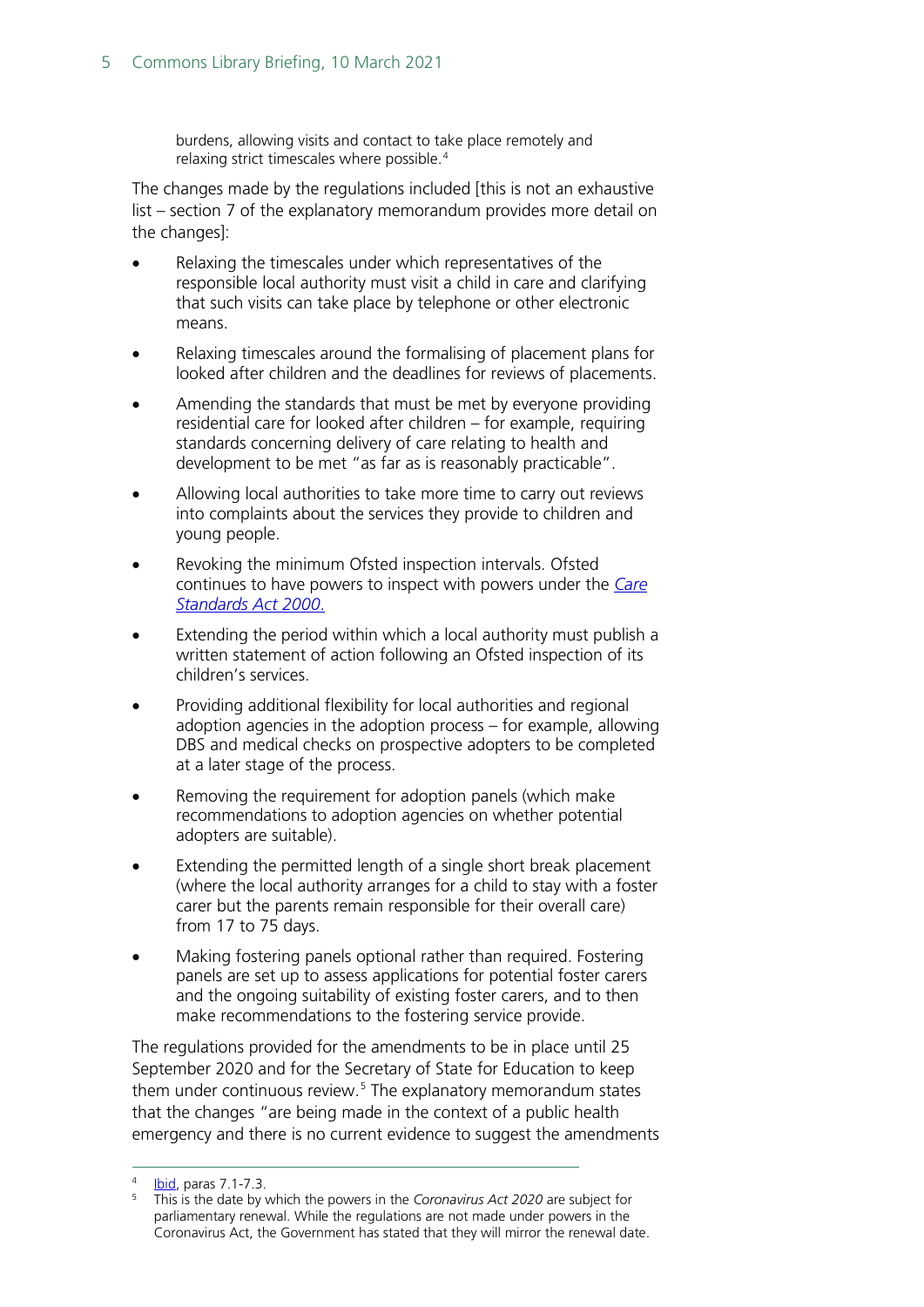will be necessary for a longer period of time."<sup>[6](#page-5-2)</sup> The majority of these changes were not extended beyond 25 September 2020.[7](#page-5-3)

### <span id="page-5-0"></span>1.3 Use of the provisions

In a written statement on 14 July 2020, the Minister, Vicky Ford, said that, since their introduction, the regulations were "rarely used" and the most frequently used were those relating to medical reports in the adoption and fostering process and virtual engagements with children and young people:

Our monitoring has shown that the majority of the regulatory flexibilities have been rarely used and only when needed in response to coronavirus.

#### $[...]$

Our monitoring data shows that the regulations are being used infrequently. Out of 128 local authorities we have spoken with in June and July, 87 have used at least one regulation, although many have only used them on a limited number of occasions and in a limited number of areas.

The most used related to the fostering and adoption regulations, notably allowing medical reports to be considered at a later stage in the adoption and fostering process though still prior to approval. This has minimised delays in approving adopters for children needing a new, forever, family. Similarly, relaxations around panels have allowed for the continued recruitment of foster carers and a continued functionality of processes.

Virtual engagement with children and families has often been used alongside face to face visits and, in some cases, this has resulted in greater levels of contact between children, young people, parents, and carers – and improved engagement from some young people.<sup>[8](#page-5-4)</sup>

The Minister told the House in June 2020 that the Department had "been gathering information regularly on which of the regulations are being used and […] are holding a monthly survey of local authorities".[9](#page-5-5) A full statistical breakdown of the regulations used by the local authorities surveyed in June, July and August can be found in Annex B of the [Consultation response](https://assets.publishing.service.gov.uk/government/uploads/system/uploads/attachment_data/file/913025/Children_s_social_care_consultation_response.pdf) published by the DfE.[10](#page-5-6)

### <span id="page-5-1"></span>1.4 Expiration

Following a [consultation,](https://www.gov.uk/government/consultations/changes-to-the-adoption-and-children-regulations-coronavirus-covid-19?utm_source=6e38927c-efd6-4c27-9967-800668398d1a&utm_medium=email&utm_campaign=govuk-notifications&utm_content=immediate) the Government confirmed that the majority of the amendments made by these Regulations would expire at 25 September 2020.<sup>[11](#page-5-7)</sup>

<span id="page-5-2"></span><sup>6</sup> Explanatory Memorandum to *[The Adoption and Children \(Coronavirus\)](http://www.legislation.gov.uk/uksi/2020/445/pdfs/uksiem_20200445_en.pdf)  [\(Amendment\) Regulations 2020](http://www.legislation.gov.uk/uksi/2020/445/pdfs/uksiem_20200445_en.pdf)*, para 6.4.

<span id="page-5-3"></span><sup>7</sup> DfE, [Children's social care: Government consultation response,](https://assets.publishing.service.gov.uk/government/uploads/system/uploads/attachment_data/file/913025/Children_s_social_care_consultation_response.pdf) August 2020, p5<br>8 Written Statement, HCWS268 Children's social care undate, 14 July 2020

<sup>8</sup> Written Statement[, HCWS368 Children's social care update,](https://www.parliament.uk/business/publications/written-questions-answers-statements/written-statement/Commons/2020-07-14/HCWS368/) 14 July 2020

<span id="page-5-5"></span><span id="page-5-4"></span>HC Deb[, Children and Young people,](https://hansard.parliament.uk/commons/2020-06-10/debates/5964F78B-8FEA-441B-A146-889607FBFA21/ChildrenAndYoungPersons) 10 June 2020, c 353

<span id="page-5-6"></span><sup>&</sup>lt;sup>10</sup> DfE[, Children's social care: Government consultation response,](https://assets.publishing.service.gov.uk/government/uploads/system/uploads/attachment_data/file/913025/Children_s_social_care_consultation_response.pdf) August 2020, pp16-18

<span id="page-5-7"></span> $11$  [Ibid,](https://assets.publishing.service.gov.uk/government/uploads/system/uploads/attachment_data/file/913025/Children_s_social_care_consultation_response.pdf) p5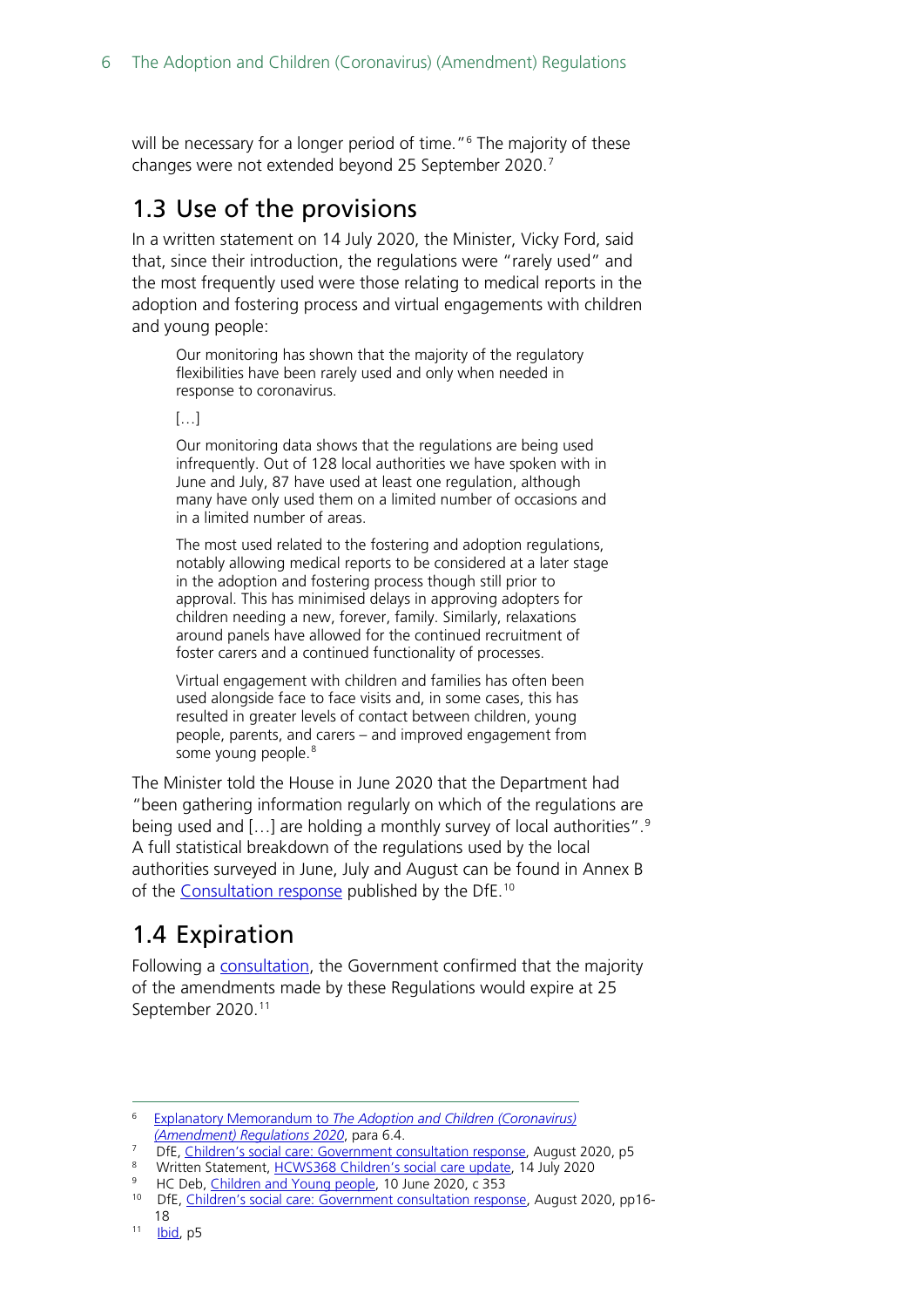### <span id="page-6-0"></span>1.5 Court of Appeal Judgement, November 2020

The High Court considered a judicial review brought by the charity Article 39 against the Regulations in July 2020, [finding](https://www.bailii.org/ew/cases/EWHC/Admin/2020/2184.html) that the DfE did not act unlawfully by introducing the changes.[12](#page-6-1)

This was reversed on appeal in November 2020, at which point the Regulations had expired. The Court of Appeal unanimously determined to:

Grant a declaration that the Secretary of State [for Education] acted unlawfully by failing to consult the Children's Commissioner and other bodies representing the rights of children in care before introducing the Amendment Regulations.<sup>[13](#page-6-2)</sup>

The Court judgement says the DfE would have benefited from the consultation process:

[...] In the context of the pandemic, when faced with difficult decisions about how to protect children's social care services, it was surely right to seek a wide range of views so that the proposed amendments could be properly tested. Secondly, it was manifestly in the interests of the vulnerable children who would be most affected by the proposed amendments that those agencies and organisations representing the rights and interests of children in care should be consulted. Thirdly, given the range of regulations under review, and the potential impact of the proposed changes across the country, a wider consultation was clearly, in Lord Wilson's words, "reflective of the democratic principle at the heart of our society". Such consultations help to ensure protection against arbitrary decision-making.[14](#page-6-3)

The decision was welcomed by the Children's Commissioner, Anne Longfield, who said she would be "seeking reassurances from the Department for Education about how this won't be repeated in the future". [15](#page-6-4) In response to the judgement, the DfE said "protecting vulnerable children has been at the heart of our response to the Covid-19 pandemic" and that:

We took swift action to bring in temporary changes during a national crisis, all of which have now expired. We will continue working with the children's commissioner and children's charities to provide the best possible support to vulnerable children."<sup>[16](#page-6-5)</sup>

<span id="page-6-1"></span><sup>&</sup>lt;sup>12</sup> [Removal of safeguards for children in care-](https://article39.org.uk/2020/06/26/removal-of-safeguards-for-children-in-care-judicial-review-given-go-ahead/) judicial review given go ahead, Article 39, 26 June 2020; High Court dismisses calls for children's social care exemptions to [be scrapped,](https://www.cypnow.co.uk/news/article/high-court-dismisses-calls-for-children-s-social-care-exemptions-to-be-scrapped) Cypnow, 7 August 2020

<span id="page-6-2"></span><sup>&</sup>lt;sup>13</sup> [2020] ECWA Civ 1577 Case No C/2020/1279, The Queen (on application of Article [39\), Appellant, and Secretary of State for Education, Respondent,](https://www.bailii.org/ew/cases/EWCA/Civ/2020/1577.html) 24 November 2020, para 90

<span id="page-6-3"></span><sup>&</sup>lt;sup>14</sup> [Ibid,](https://www.bailii.org/ew/cases/EWCA/Civ/2020/1577.html) para 86

<span id="page-6-4"></span><sup>&</sup>lt;sup>15</sup> Children's Commissioner, Statement on today's ruling by the Court of Appeal on [removing safeguards for children in care,](https://www.childrenscommissioner.gov.uk/2020/11/24/statement-on-todays-ruling-by-the-court-of-appeal-on-removing-safeguards-for-children-in-care/) 24 November 2020

<span id="page-6-5"></span><sup>&</sup>lt;sup>16</sup> [DfE "unlawful" in consulting too narrowly](https://www.communitycare.co.uk/2020/11/24/dfe-unlawful-consulting-narrowly-changes-children-care-legislation/) on changes to children in care legislation, Community Care, 24 November 2020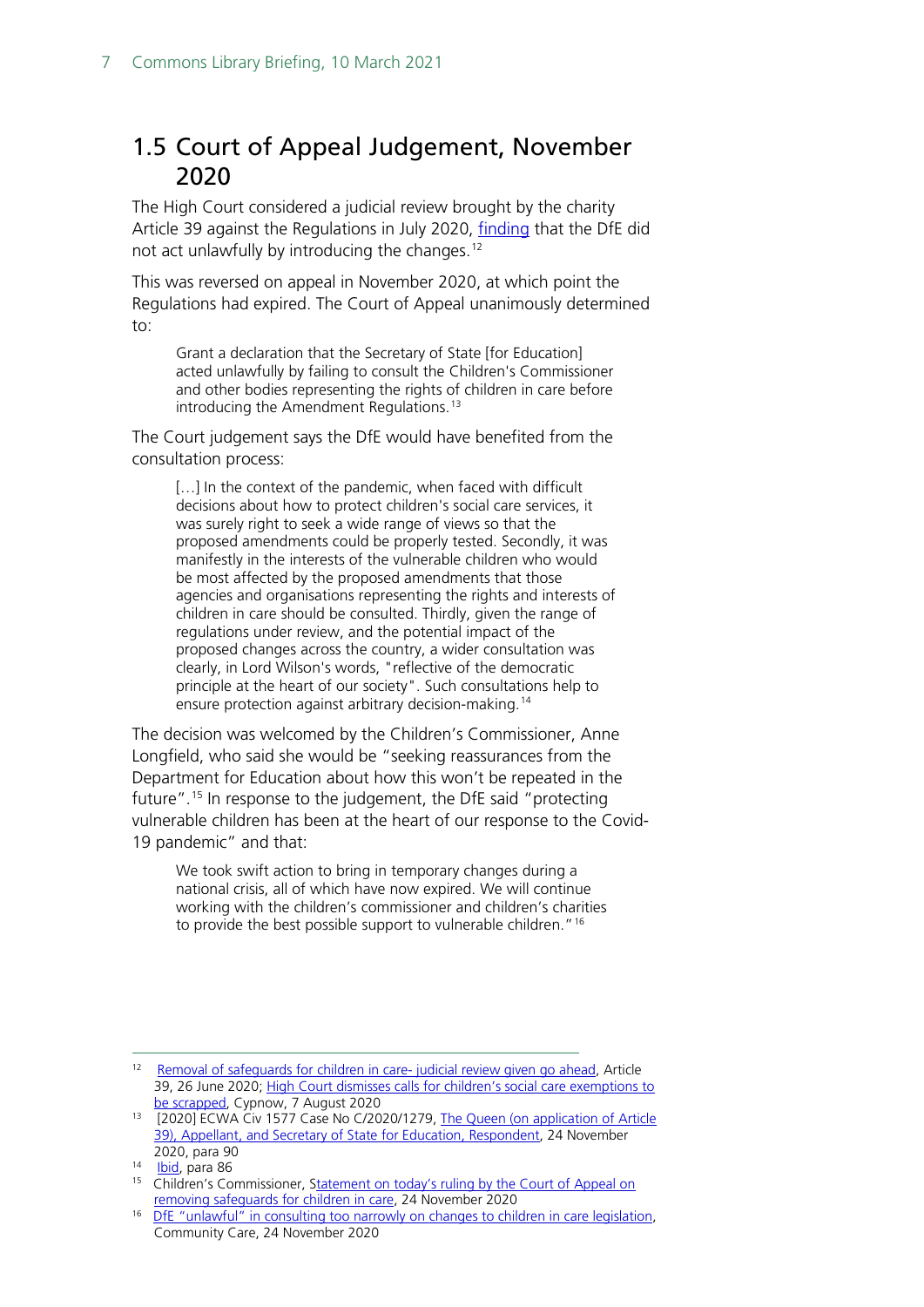# <span id="page-7-0"></span>2. *[The Adoption and](https://www.legislation.gov.uk/uksi/2020/909/contents/made) Children [\(Coronavirus\) \(Amendment\)](https://www.legislation.gov.uk/uksi/2020/909/contents/made)  [\(No. 2\) Regulations 2020](https://www.legislation.gov.uk/uksi/2020/909/contents/made)*

### <span id="page-7-1"></span>2.1 Consultation

In her [written statement](https://www.parliament.uk/business/publications/written-questions-answers-statements/written-statement/Commons/2020-07-14/HCWS368/) to the House on 14 July, the Minister said that the Government intended to consult on extending the regulations (described in Section 2) in relation to medical reports, virtual visits and Ofsted Inspections.

### • **Medical reports for foster carers or adoptive parents from a GP**

The Minister said that after children increasingly return to school and restrictions are eased, there may be an increased need for foster carers and potential adopters, whilst pressures on NHS services remain. The DfE proposes to extend provisions to allow more time for GPs and other health professionals to provide information to support the process of approving fosters and adopters.

### • **Virtual visits**

It is proposed that provisions enabling virtual visits to occur in situations such as local lockdowns or where an individual or household has been required to self-isolate, should be continued.

### • **Ofsted Inspections**

The consultation proposes that the suspension of the frequency regulation that sets out the minimum number of Ofsted inspections required in various settings, be extended to 31 March 2021. The Minister said that although full grade inspections were not expected to recommence until March 2021, Ofsted would carry out risk-based assurance visits to children's social care settings, based on the previous inspection judgement, the amount of time since the setting was last inspected and other relevant information held by Ofsted.<sup>[17](#page-7-2)</sup>

A [consultation](https://www.gov.uk/government/consultations/changes-to-the-adoption-and-children-regulations-coronavirus-covid-19?utm_source=6e38927c-efd6-4c27-9967-800668398d1a&utm_medium=email&utm_campaign=govuk-notifications&utm_content=immediate) was held from 16 July 2020 to 5 August 2020 and received 189 responses. The Government said most respondents were in favour of the proposals to extend individual regulations on medical reports, virtual visits, and the continued suspension of the regular cycle of Ofsted inspections of children's services providers. However, "many consultees also raised concerns in the way the [original] regulations were introduced, and many felt the regulations should not be extended and should be revoked immediately".[18](#page-7-3)

A [Children's Rights Assessment](https://assets.publishing.service.gov.uk/government/uploads/system/uploads/attachment_data/file/913234/Children_s_rights_impact_assessment.pdf) and [Equalities Impact Assessment](https://assets.publishing.service.gov.uk/government/uploads/system/uploads/attachment_data/file/913027/Equalities_impact_assessment.pdf) were published alongside the [Government response.](https://assets.publishing.service.gov.uk/government/uploads/system/uploads/attachment_data/file/913025/Children_s_social_care_consultation_response.pdf)

<span id="page-7-2"></span><sup>17</sup> Written Statement[, HCWS368 Children's social care update,](https://www.parliament.uk/business/publications/written-questions-answers-statements/written-statement/Commons/2020-07-14/HCWS368/) 14 July 2020; DfE, [Children's Social Care: Government consultation,](https://consult.education.gov.uk/children2019s-social-care-covid-19-co-ordination-unit/changes-to-the-adoption-and-children-regulations-c/supporting_documents/CSC%20consultation.pdf) 16 July 2020, pp10-13

<span id="page-7-3"></span><sup>&</sup>lt;sup>18</sup> DfE, [Children's social care: Government consultation response,](https://assets.publishing.service.gov.uk/government/uploads/system/uploads/attachment_data/file/913025/Children_s_social_care_consultation_response.pdf) August 2020, p4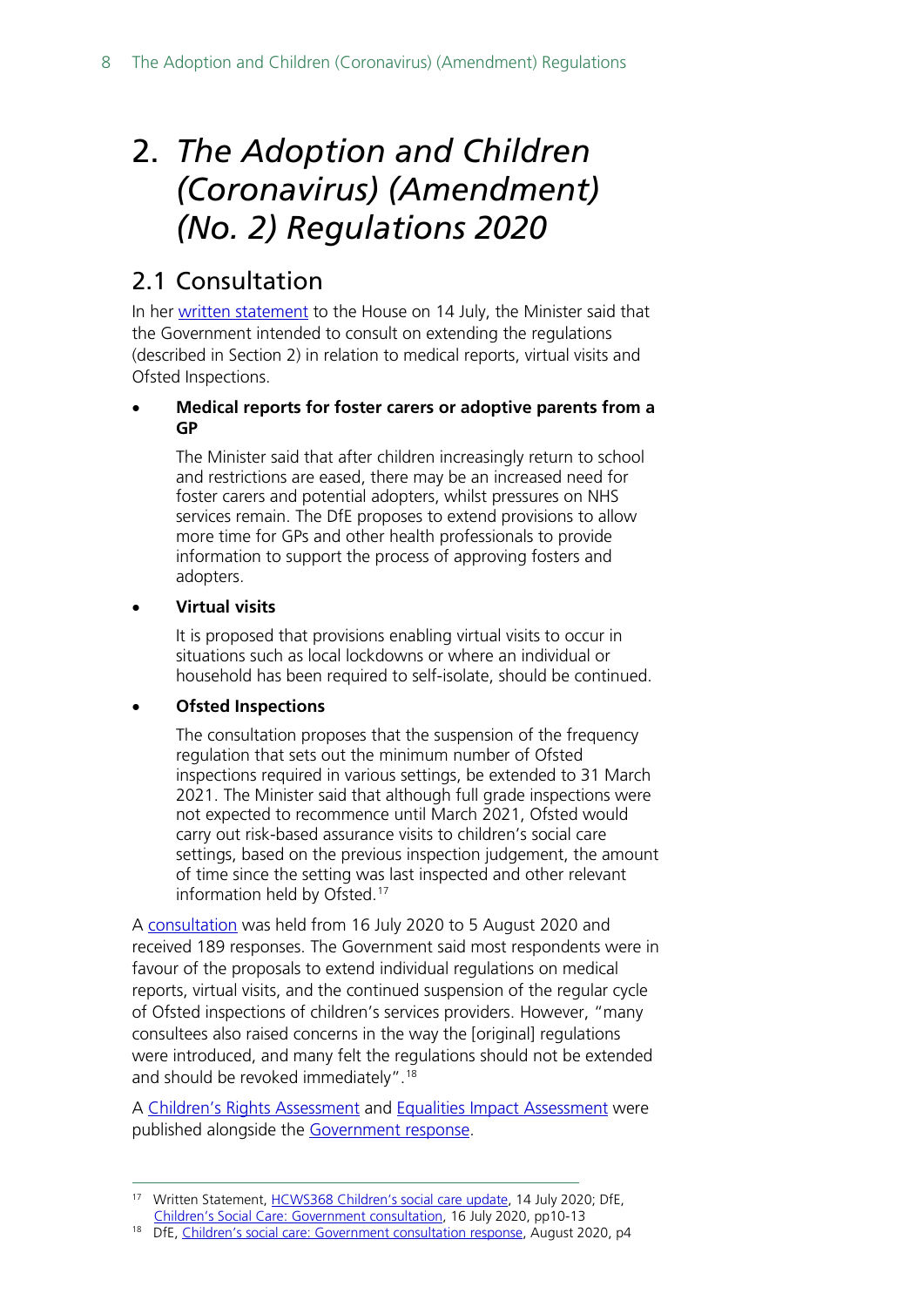### <span id="page-8-0"></span>2.2 Content

The Statutory Instrument temporarily amends 6 sets of regulations relating to children's social care. The Government said this is to "help maintain delivery of children's social care during the recovery stage of the outbreak and to support continued effective operation of children's social care".<sup>[19](#page-8-1)</sup> These relate to the provision of medical reports for potential adopters and foster carers; virtual visits, and the frequency of Ofsted inspections.

Section 7 of the [Explanatory memorandum](https://www.legislation.gov.uk/uksi/2020/909/pdfs/uksiem_20200909_en.pdf) details the amendments made by the Regulations—below is a non-exhaustive list [a complete list of amendments and details of their implementation can be found in the Explanatory Memorandum]:

#### **Virtual Visits of Looked after Children**

7.6 The changes to regulations 28 and 48 allow social workers to conduct these visits "virtually" where appropriate. This could be via video conference, telephone, or any other electronic means.

7.7 The decision to allow the use of a virtual visit will have had to be carried out in accordance with any recommendations given by a nominated officer.

#### **Stage at which Medical Checks are completed**

7.11 The Adoption Regulations require the adoption agency to secure medical checks by the end of stage 1 of the assessment process. As a result of ongoing pressures on the NHS these checks may continue to take longer than usual to clear.

7.12 Therefore regulations 26 and 27 of the Adoption Regulations have been amended to allow the assessment process to progress to stage 2 without a medical report, as long has a medical check has been requested.

7.14 The Regulations continue to require a medical report to have been obtained (where necessary) and duly considered before a final decision is made.

#### **Virtual Visits by the Registered Person**

7.22 As part of the assessment of the services and facilities of a residential family centre, a registered person is required to conduct regular visits to provide assurance on the conduct on the centre, and to form an opinion on the standard of care provided including through interviews with residents and persons working at the residential family centre.

7.23 Regulation 25, which has been amended to allow such interviews to be held on a virtual basis, must only be used when face to face contact would be contrary to any guidance relating to the incidence or transmission of coronavirus published by Public Health England or the Secretary of State for Health and Social Care, or is not reasonably practicable for a reason relating to the incidence or transmission of coronavirus. Guidance will further

<span id="page-8-1"></span><sup>19</sup> Explanatory Memorandum to *[The Adoption and Children \(Coronavirus\)](https://www.legislation.gov.uk/uksi/2020/909/pdfs/uksiem_20200909_en.pdf)  [\(Amendment\) \(No..2\) Regulations 2020](https://www.legislation.gov.uk/uksi/2020/909/pdfs/uksiem_20200909_en.pdf)*, para 2.2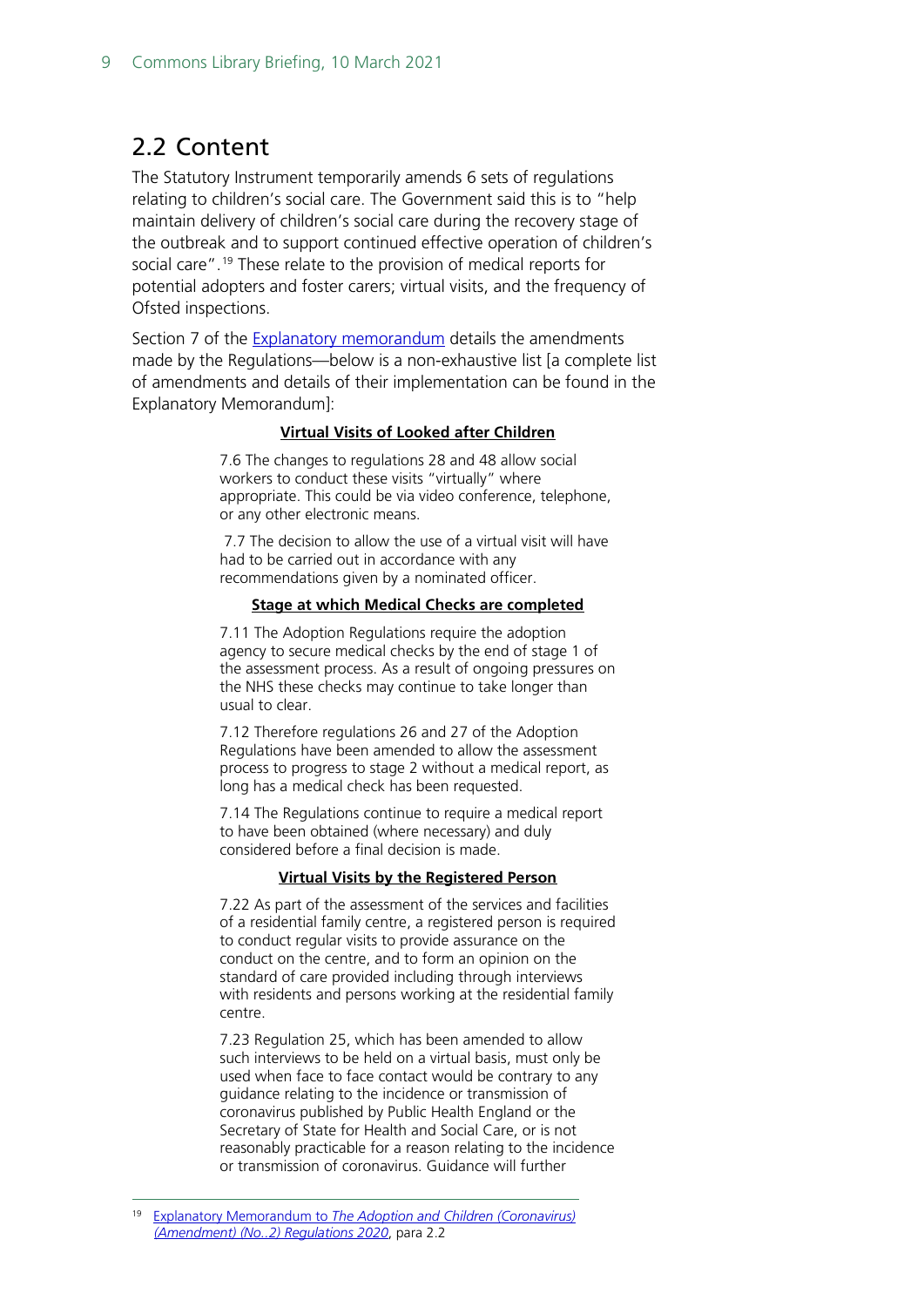explain that the circumstances in which Government envisages this being relevant include in the event of lockdown, self-isolation, or Public Health England and Government social distancing advice due to coronavirus (COVID-19)

#### **Contact with Children and Young People via Virtual Visits**

7.26 Regulation 22 provides for a child or young person to be visited by family members and social workers.

7.27 Regulation 22 has been amended to allow such interviews to be held on a virtual basis must only be used when face to face visits would be contrary to any guidance relating to the incidence or transmission of coronavirus published by Public Health England or the Secretary of State for Health and Social Care, or is not reasonably practicable for a reason relating to the incidence or transmission of coronavirus. Guidance will further explain that the circumstances in which Government envisages this being relevant include in the event of lockdown, selfisolation, or Public Health England and Government social distancing advice due to coronavirus (COVID-19)

#### **Scheduling of Inspection and Visits**

7.30 Under the 2015 Regulations Ofsted has to conduct inspections of the establishments and agencies in accordance with the frequencies as set out in regulation 27. 7.31 This instrument amends the *Adoption and Children (Coronavirus) (Amendment) Regulations 2020* to provide that the amendment to the 2015 Regulations expires on 31 March 2021 and not 25 September 2020. This means that the minimum frequency of inspections is suspended until 31 March 2021. In the interim, Ofsted will conduct assurance visits, inspections via a risk-based approach instead.

7.32 If there are concerns about a provider, Ofsted retains the ability to maintain oversight and to undertake any necessary regulatory action.[20](#page-9-0)

The Department said that allowing more time for health professionals to provide information to support the process of approving potential adopters and foster carers was a means of giving flexibility to NHS England.[21](#page-9-1) Flexibility in allowing virtual visits, the Department said, should "only happen when face to face visits would be contrary to public health advice, or where face to face visits would otherwise not be reasonably practicable as a result of coronavirus".<sup>[22](#page-9-2)</sup>

#### **Ofsted inspections**

As stated in July 2020, Ofsted planned to carry out a phased return to inspections, which would include risk-based assurance visits to children's social care settings from September 2020 to March 2021. These would be based on the previous inspection judgement, the amount of time since a setting was last inspected and other information Ofsted holds

<sup>&</sup>lt;sup>20</sup> [Ibid,](https://www.legislation.gov.uk/uksi/2020/909/pdfs/uksiem_20200909_en.pdf) Section 7

<span id="page-9-1"></span><span id="page-9-0"></span><sup>&</sup>lt;sup>21</sup> DfE, Children's Rights Impact Assessment: Amendments to children's social care [during the COVID-19 pandemic,](https://assets.publishing.service.gov.uk/government/uploads/system/uploads/attachment_data/file/913234/Children_s_rights_impact_assessment.pdf) August 2020, pp1-2

<span id="page-9-2"></span><sup>&</sup>lt;sup>22</sup> DfE, [Children's social care: Government consultation response,](https://assets.publishing.service.gov.uk/government/uploads/system/uploads/attachme%20nt_data/file/913025/Children_s_social_care_consultation_response.pdf) August 2020, p10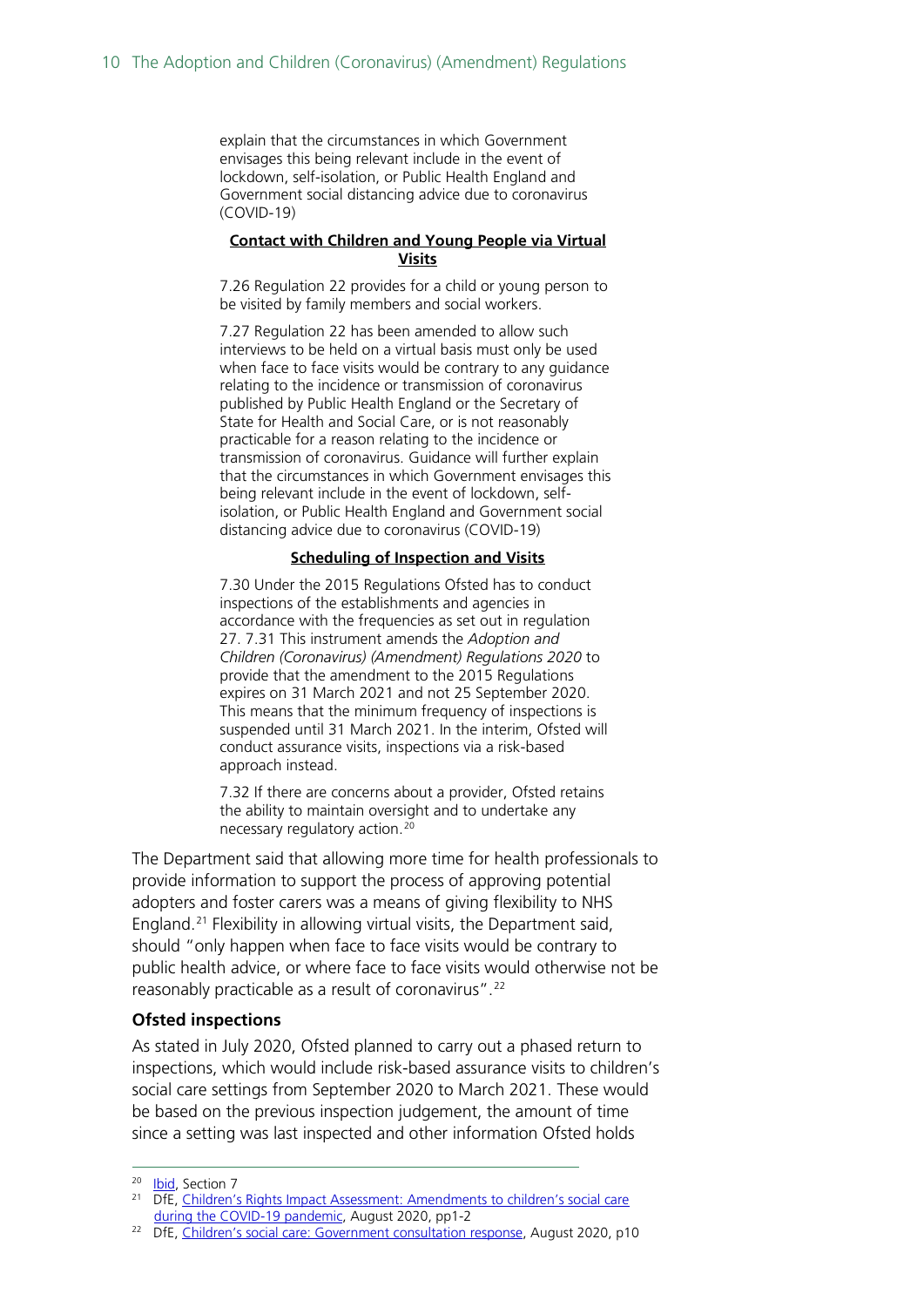about the setting. Full-graded inspections were expected to recommence from March 2021.[23](#page-10-2)

In [August 2020,](https://assets.publishing.service.gov.uk/government/uploads/system/uploads/attachment_data/file/913234/Children_s_rights_impact_assessment.pdf) the DfE said amendments regarding Ofsted visits were intended to help it carry out visits "to as many settings as possible" and provide assurance to settings that it is concerned about or have not been inspected for some time.<sup>[24](#page-10-3)</sup>

Ofsted has published quidance on its plans for [assurance visits](https://www.gov.uk/government/collections/social-care-common-inspection-framework-sccif) (last updated December 2020). Ofsted has said that from January 2021 it will "resume focused visits to local authority children's services. These visits will not result in a graded judgement".<sup>[25](#page-10-4)</sup>

## <span id="page-10-0"></span>2.3 Use of the provisions

In the [consultation document](https://consult.education.gov.uk/children2019s-home-team/adoption-and-children-coronavirus-amendment-regula/supporting_documents/CSC%20REGS%20consultation%209thFeb%202021.pdf) on extending the Regulations in February 2021, the Department stated that from 25 September to 24 November 2020 "over half of LAs [Local authorities] are using both the existing temporary flexibilities [relating to virtual visits and medical reports]. Out of 113 LAs that we have spoken to, 92 LAs have made use of the regulations.".[26](#page-10-5)

## <span id="page-10-1"></span>2.4 Expiration and proposed extension

The Regulations provide for the amendments to be in place until 31 March 2020 and for the Secretary of State for Education to monitor the effectiveness of the amendments.[27](#page-10-6)

In the consultation response in August 2020, the Government said it " has no plans to extend the regulations beyond March 2021".<sup>[28](#page-10-7)</sup>

It is possible for the Government to make another statutory instrument extending the expiration date, and a new consultation to extend the Regulations to September 2021 was launched in February 2021 (see section 3).

<span id="page-10-2"></span><sup>&</sup>lt;sup>23</sup> DfE, Children's Rights Impact Assessment: Amendments to children's social care [during the COVID-19 pandemic,](https://assets.publishing.service.gov.uk/government/uploads/system/uploads/attachment_data/file/913234/Children_s_rights_impact_assessment.pdf) August 2020, p2

<span id="page-10-3"></span> $24$  [Ibid,](https://assets.publishing.service.gov.uk/government/uploads/system/uploads/attachment_data/file/913234/Children_s_rights_impact_assessment.pdf) p2

<span id="page-10-4"></span><sup>&</sup>lt;sup>25</sup> Ofsted, [Social care plans from September 2020,](https://www.gov.uk/guidance/social-care-plans-from-september-2020) last updated 3 December 2020

<span id="page-10-6"></span><span id="page-10-5"></span><sup>&</sup>lt;sup>26</sup> DfE, [Children's Social Care: Government consultation,](https://consult.education.gov.uk/children2019s-home-team/adoption-and-children-coronavirus-amendment-regula/supporting_documents/CSC%20REGS%20consultation%209thFeb%202021.pdf) 9 February 2021, p9; Annex 27 Explanatory Memorandum to *[The Adoption and Children \(Coronavirus\)](https://www.legislation.gov.uk/uksi/2020/909/pdfs/uksiem_20200909_en.pdf)  [\(Amendment\) \(No..2\) Regulations 2020](https://www.legislation.gov.uk/uksi/2020/909/pdfs/uksiem_20200909_en.pdf)*, paras 6.4, 6.5

<span id="page-10-7"></span><sup>&</sup>lt;sup>28</sup> DfE, [Children's social care: Government consultation response,](https://assets.publishing.service.gov.uk/government/uploads/system/uploads/attachment_data/file/913025/Children_s_social_care_consultation_response.pdf) August 2020, p5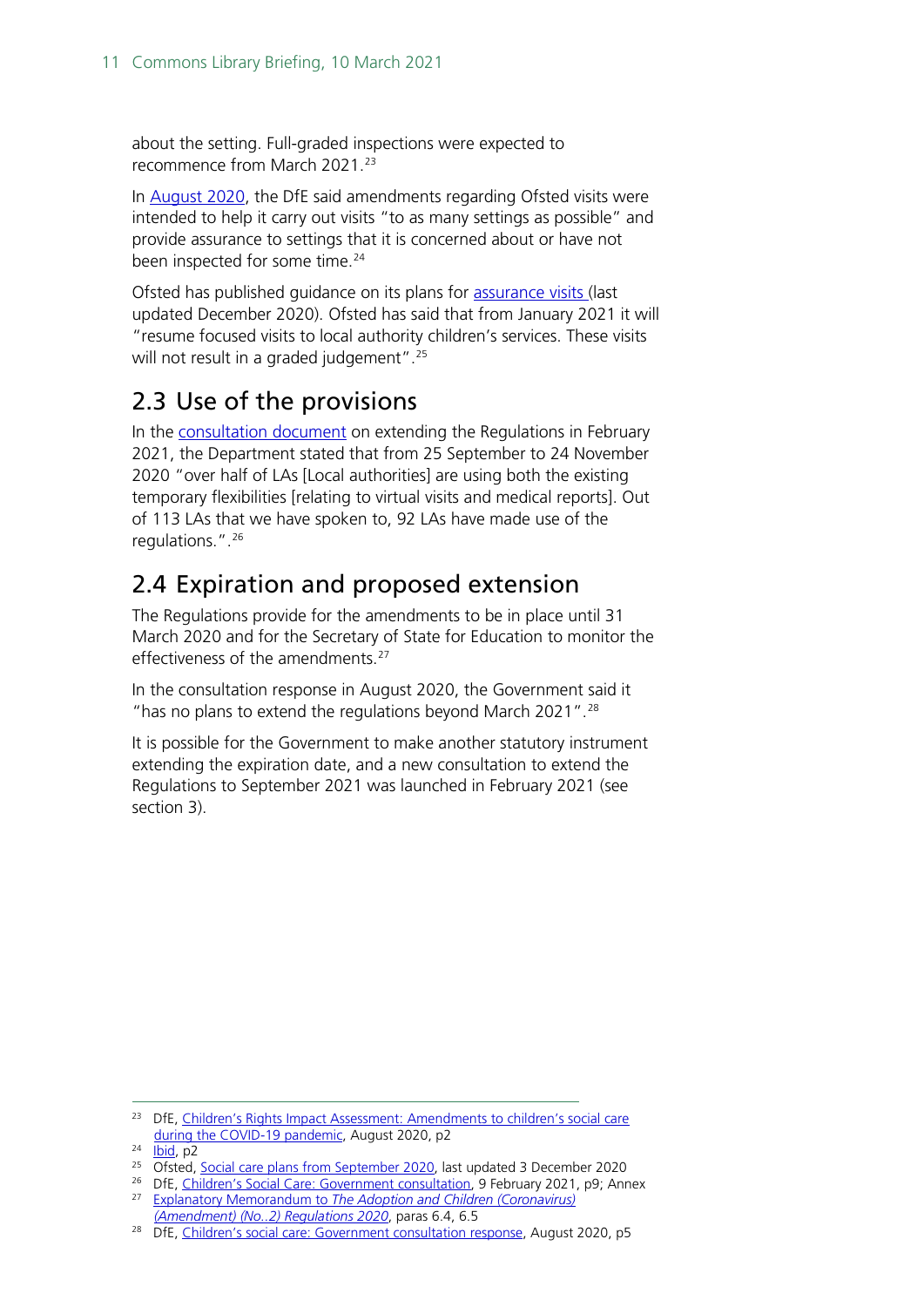# <span id="page-11-0"></span>3. *The Adoption and Children (Coronavirus) (Amendment) Regulations 2021*

From 9 to 28 February 2021, the DfE held a [consultation on extending](https://consult.education.gov.uk/children2019s-home-team/adoption-and-children-coronavirus-amendment-regula/)  [the flexibilities contained in the No.2 Regulations](https://consult.education.gov.uk/children2019s-home-team/adoption-and-children-coronavirus-amendment-regula/) until 30 September 2021.[29](#page-11-3)

## <span id="page-11-1"></span>3.1 Reasons for extension

The Department states that the pressures on the sector remain "significant" and the flexibilities made under the No.2 Regulations may need to continue into the Spring/Summer of 2021:

We have always been clear that these would remain in place only for as long as they were needed and would expire on 31 March 2021. However, the challenges from the coronavirus (COVID-19) pandemic remain significant, not least given the context of the new, more transmissible variants of the virus and an increase in infection rates. As such, we are seeking views on our proposal to extend a limited number of flexibilities in order to ensure that children and families can be supported in the best way possible in the circumstances.

There are likely to be circumstances in which some services will continue to face specific and exceptional challenges into the Spring/Summer. Continued availability of a small number of flexibilities, drawing on the experience and evidence gathering of the last few months, may still be needed, so we must be prepared for the potential additional demands that may still be placed on services.<sup>[30](#page-11-4)</sup>

## <span id="page-11-2"></span>3.2 Proposed content

The Government proposed extensions in three areas and an additional amendment in relation to medical reports in adoptions. The below section sets out the DfE's proposals and reasons.

### **Medical Reports in adoptions**

The [consultation document p](https://consult.education.gov.uk/children2019s-home-team/adoption-and-children-coronavirus-amendment-regula/supporting_documents/CSC%20REGS%20consultation%209thFeb%202021.pdf)roposed to extend current flexibilities to allow medical reports to be completed at any stage of the assessment process for both fostering and adoption.

The consultation proposed an additional amendment allowing changes to the requirement for a full medical examination of a prospective adopter and allowing the required medical report to be completed by a relevant healthcare professional, in addition to doctors (bold added):

For adoption, we are seeking views on an **additional amendment to the regulations**. The current requirement is that a medical report has to be provided by a registered medical practitioner following a full examination and covering the matters

<span id="page-11-3"></span><sup>&</sup>lt;sup>29</sup> DfE, Changes to the Adoption and Children (Coronavirus) (Amendment) (No.2) [Regulations 2020,](https://www.gov.uk/government/consultations/changes-to-the-adoption-and-children-coronavirus-amendment-no-2-regulations-2020) 9 February 2021; DfE, [Children's Social Care: Government](https://consult.education.gov.uk/children2019s-home-team/adoption-and-children-coronavirus-amendment-regula/supporting_documents/CSC%20REGS%20consultation%209thFeb%202021.pdf)  [consultation,](https://consult.education.gov.uk/children2019s-home-team/adoption-and-children-coronavirus-amendment-regula/supporting_documents/CSC%20REGS%20consultation%209thFeb%202021.pdf) 9 February 2021

<span id="page-11-4"></span><sup>&</sup>lt;sup>30</sup> DfE, [Children's Social Care: Government consultation,](https://consult.education.gov.uk/children2019s-home-team/adoption-and-children-coronavirus-amendment-regula/supporting_documents/CSC%20REGS%20consultation%209thFeb%202021.pdf) 9 February 2021, p8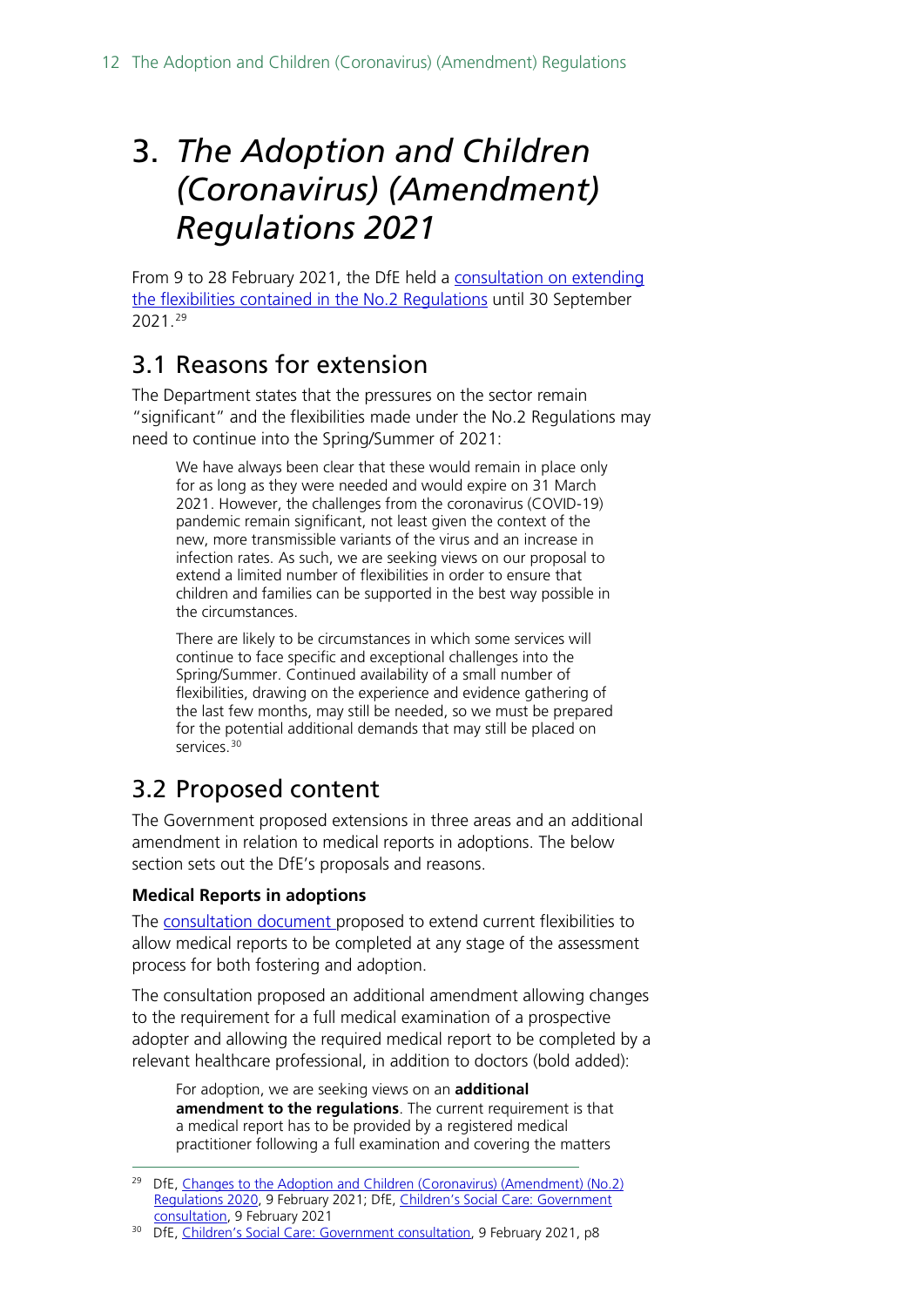set out in Part 2, Schedule 4 to the A*doption Agencies Regulations 2005*. We propose a two-fold amendment to this. Firstly, we propose to change the regulations to **enable the medical report to be completed by other relevant, appropriately qualified and registered healthcare professionals, such as nurses, where insufficient GP capacity is available.**

 $[...]$ 

**Secondly, we are considering whether to remove the need for a full examination. The requirement remains for the medical report to provide full details of the health of the prospective adopter** and cover the matters as required by Part 2, Schedule 4 to the Adoption Agencies Regulations 2005. This information can be accessed via the prospective adopter's GP record, of which prospective adopters are entitled to request a copy. Other measures can be taken by nurses, in pharmacies or at home, as currently happens for virtual medicals. This would be a new position for adoption.

A medical report would still provide the same information currently required, ensuring the assessment and approval process remains thorough and performs an important safeguarding role. **These flexibilities should only be utilised in cases where usual practice is not possible due to pressures on the NHS resulting from the coronavirus (COVID-19) pandemic.[31](#page-12-0)**

#### **Virtual Visits**

The DfE proposed to continue to allow virtual visits in some circumstances, as set out in the earlier 2020 Regulations. It says this is in recognition of "some circumstances where face-to-face visits may be contrary to public health guidance and guidance on coronavirus, for example, if children or workers were required to self-isolate". The local authority would be required to record any virtual visit.<sup>[32](#page-12-1)</sup>

### **Ofsted Inspections of children's social care providers**

The consultation also proposed to continue the suspension of the requirement for a minimum frequency of Ofsted inspections for all children's social care providers to 30 September 2021.

Ofsted's [Social care plans from September 2020](https://www.gov.uk/guidance/social-care-plans-from-september-2020) (last updated December 2020) states that it planned from January 2021 to "resume focused visits to local authority children's services. These visits will not result in a graded judgement".  $33$ 

In March 2021, the DfE and Ofsted said they were committed "to ensuring that routine inspection work commences for the 2021-22 inspection year from April, subject to COVID-19 Government guidance" and the safety of those in care and providing care. [34](#page-12-3)

The DfE will also "consult shortly on other potential changes to the frequency of Ofsted Inspections from 1 October".[35](#page-12-4)

<span id="page-12-0"></span><sup>31</sup> **Ibid**, pp11-12

<span id="page-12-1"></span> $32$   $\overline{lbid}$ , p14

<span id="page-12-2"></span><sup>&</sup>lt;sup>33</sup> Ofsted, [Social care plans from September 2020,](https://www.gov.uk/guidance/social-care-plans-from-september-2020) last updated 3 December 2020

<span id="page-12-3"></span><sup>&</sup>lt;sup>34</sup> DfE, [Children's social care: Government consultation response,](https://assets.publishing.service.gov.uk/government/uploads/system/uploads/attachment_data/file/967663/Children_s_Social_Care_-_government_consultation_response.pdf) 9 March 2021, p12

<span id="page-12-4"></span><sup>&</sup>lt;sup>35</sup> DfE, [Children's Social Care: Government consultation,](https://consult.education.gov.uk/children2019s-home-team/adoption-and-children-coronavirus-amendment-regula/supporting_documents/CSC%20REGS%20consultation%209thFeb%202021.pdf) 9 February 2021, p16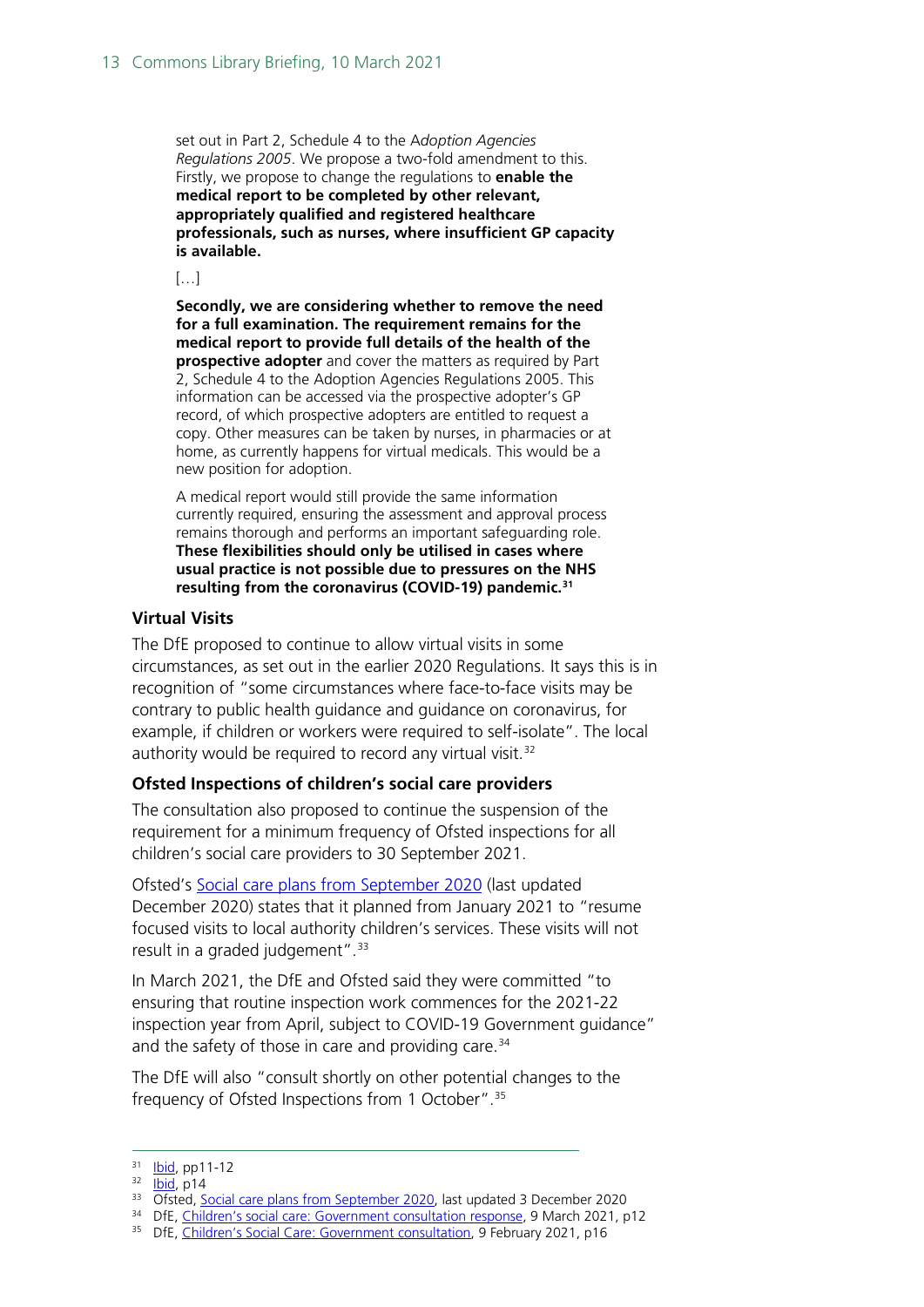### <span id="page-13-0"></span>3.3 Consultation outcome

### **Extension of existing provisions**

In [response](https://consult.education.gov.uk/children2019s-home-team/adoption-and-children-coronavirus-amendment-regula/supporting_documents/CSC%20REGS%20consultation%209thFeb%202021.pdf) to the consultation, the DfE said that it would continue with plans to extend the existing amendments, in relation to medical reports (for fostering and adoption), virtual visits and Ofsted inspection cycles.

The DfE said that these flexibilities will remain "in place for as long as they are needed" and would be reviewed in line with the UK Government's [roadmap to recovery.](https://www.gov.uk/government/publications/covid-19-response-spring-2021) It stated that "there are currently no plans to extend [the amendments] beyond 30 September 2021". [36](#page-13-1)

The [new Regulations](https://www.legislation.gov.uk/uksi/2021/261/contents/made) come into force on 30 March 2021 and expire on 30 September 2021.

### **Decision not to proceed with new proposals regarding adoption**

The consultation also included proposals to allow changes to the requirement for a full medical examination of a prospective adopter and allowing the required medical report to be completed by a relevant healthcare professional, in addition to doctors.

The Department [said](https://consult.education.gov.uk/children2019s-home-team/adoption-and-children-coronavirus-amendment-regula/supporting_documents/CSC%20REGS%20consultation%209thFeb%202021.pdf) it had reflected on these proposals following the consultation, and that it had "decided to give this further reflection" and would not be proceeding with these additional changes "at this time". $37$ 

Some respondents to the consultation had raised concerns about the impact of the changes on safeguarding and the ability of other health professionals to perform medicals to the appropriate standard. The Department said that "due to the safeguarding implications and the permanent nature of adoption", the "tight timescales to lay the regulations" meant it would not be proceeding with the additional proposals in the new regulations.<sup>38</sup>

<sup>&</sup>lt;sup>36</sup> DfE, [Changes to the Adoption and Children \(Coronavirus\)](https://consult.education.gov.uk/children2019s-home-team/adoption-and-children-coronavirus-amendment-regula/supporting_documents/CSC%20REGS%20consultation%209thFeb%202021.pdf) (Amendment) (No.2)

<span id="page-13-1"></span>[Regulations 2020,](https://consult.education.gov.uk/children2019s-home-team/adoption-and-children-coronavirus-amendment-regula/supporting_documents/CSC%20REGS%20consultation%209thFeb%202021.pdf) updated 9 March 2021<br><sup>37</sup> [Ibid](https://consult.education.gov.uk/children2019s-home-team/adoption-and-children-coronavirus-amendment-regula/supporting_documents/CSC%20REGS%20consultation%209thFeb%202021.pdf)

<span id="page-13-3"></span><span id="page-13-2"></span><sup>&</sup>lt;sup>38</sup> DfE, [Children's social care: Government consultation response,](https://assets.publishing.service.gov.uk/government/uploads/system/uploads/attachment_data/file/967663/Children_s_Social_Care_-_government_consultation_response.pdf) 9 March 2021, pp8-9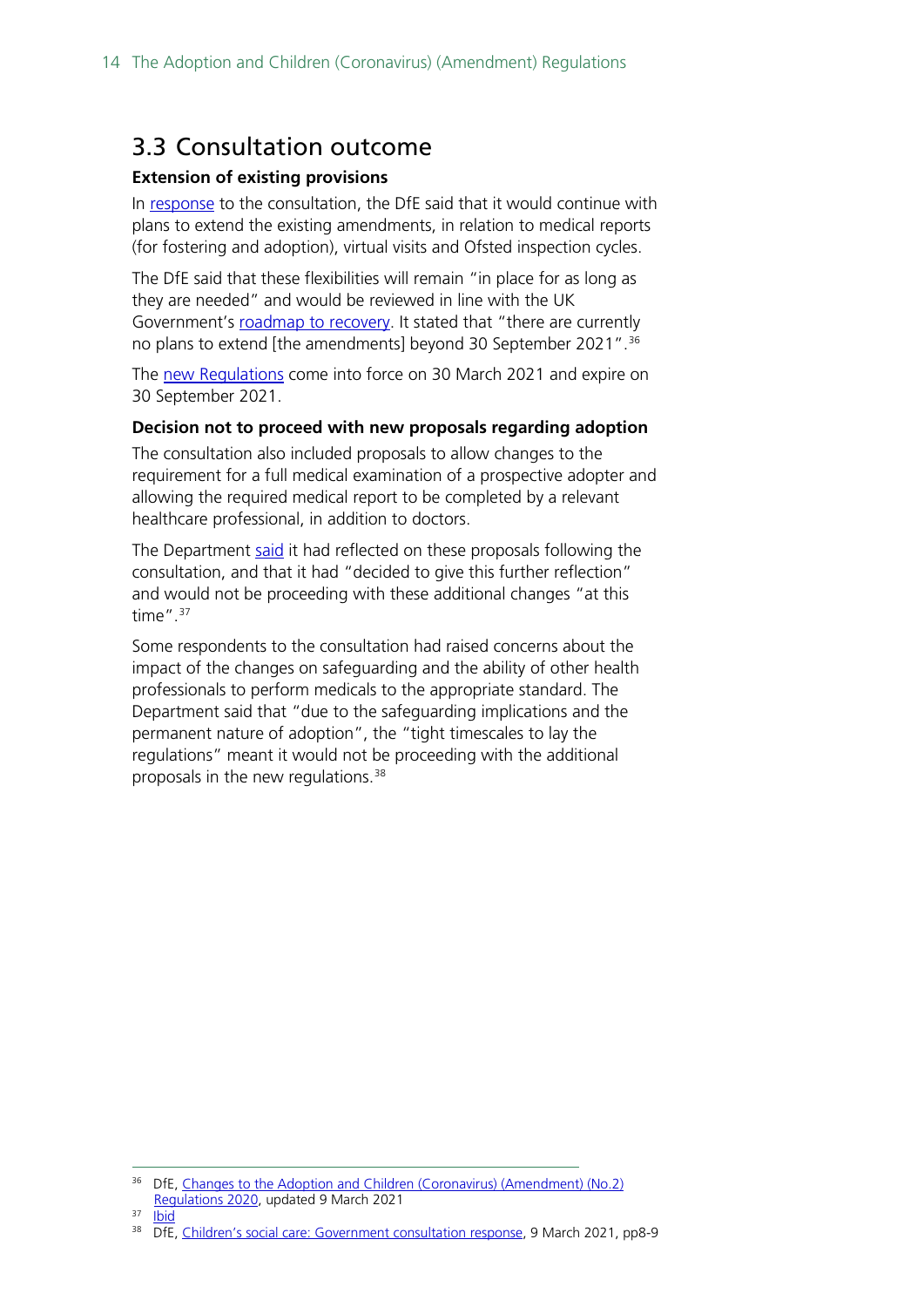# <span id="page-14-0"></span>4. Guidance for children's social care services

In May 2020 the DfE published [guidance for children's social care](https://www.gov.uk/government/publications/coronavirus-covid-19-guidance-for-childrens-social-care-services/coronavirus-covid-19-guidance-for-local-authorities-on-childrens-social-care)  [services,](https://www.gov.uk/government/publications/coronavirus-covid-19-guidance-for-childrens-social-care-services/coronavirus-covid-19-guidance-for-local-authorities-on-childrens-social-care) which provides more information on the changes made by the regulations. The most recent update to the guidance occurred on 9 March 2021.

The guidance sets out the following circumstances where a local authority, safeguarding partners and providers may want to make use of the flexibilities provided by the regulations in relation to virtual visits:

During periods of [national lockdown,](https://www.gov.uk/guidance/national-lockdown-stay-at-home) the use of virtual visits should be the exception and can be used as a result of public health advice or when it is not reasonably practicable to have a face-to-face visit otherwise for a reason relating to the incidence or transmission of coronavirus (COVID-19). This could include in the event of local or national restrictions, self-isolation or social distancing advice due to coronavirus (COVID-19) […]

This does not provide blanket cover for all such visits to be held virtually. Wherever possible, visits should be held face-to-face. This can include considering whether it is possible to move the time or location of the meeting within the statutory timescales. […]

All uses of this temporary flexibility must be recorded in individual case files. These records should include the reasons why a virtual visit was necessary, and the name of the nominated officer consulted. Local authorities and social workers should consider available guidance on the use of virtual visits such as that issued by the principal social worker network.<sup>[39](#page-14-1)</sup>

The "overarching approach" to making use of these flexibilities, the [guidance says,](https://www.gov.uk/government/publications/coronavirus-covid-19-guidance-for-childrens-social-care-services/coronavirus-covid-19-guidance-for-local-authorities-on-childrens-social-care) should include:

- Approval at chief officer level in local authorities and, where appropriate, top tier management level in other services and providers
- Properly recording the use, along with the reasons for doing so and communicating to the other safeguarding partners and providers
- Each local authority and provider recording the reason or reasons for use of a flexibility

Ofsted will note any use of these flexibilities and may use these records to inform engagement meetings with local authorities. [40](#page-14-2)

Further information on the use of the Regulations can be found in the DfE's [guidance for children's social care services.](https://www.gov.uk/government/publications/coronavirus-covid-19-guidance-for-childrens-social-care-services/coronavirus-covid-19-guidance-for-local-authorities-on-childrens-social-care)

<span id="page-14-2"></span><span id="page-14-1"></span><sup>&</sup>lt;sup>39</sup> DfE[, Coronavirus \(COVID-19\): Guidance for children's social care services,](https://www.gov.uk/government/publications/coronavirus-covid-19-guidance-for-childrens-social-care-services/coronavirus-covid-19-guidance-for-local-authorities-on-childrens-social-care) 9 March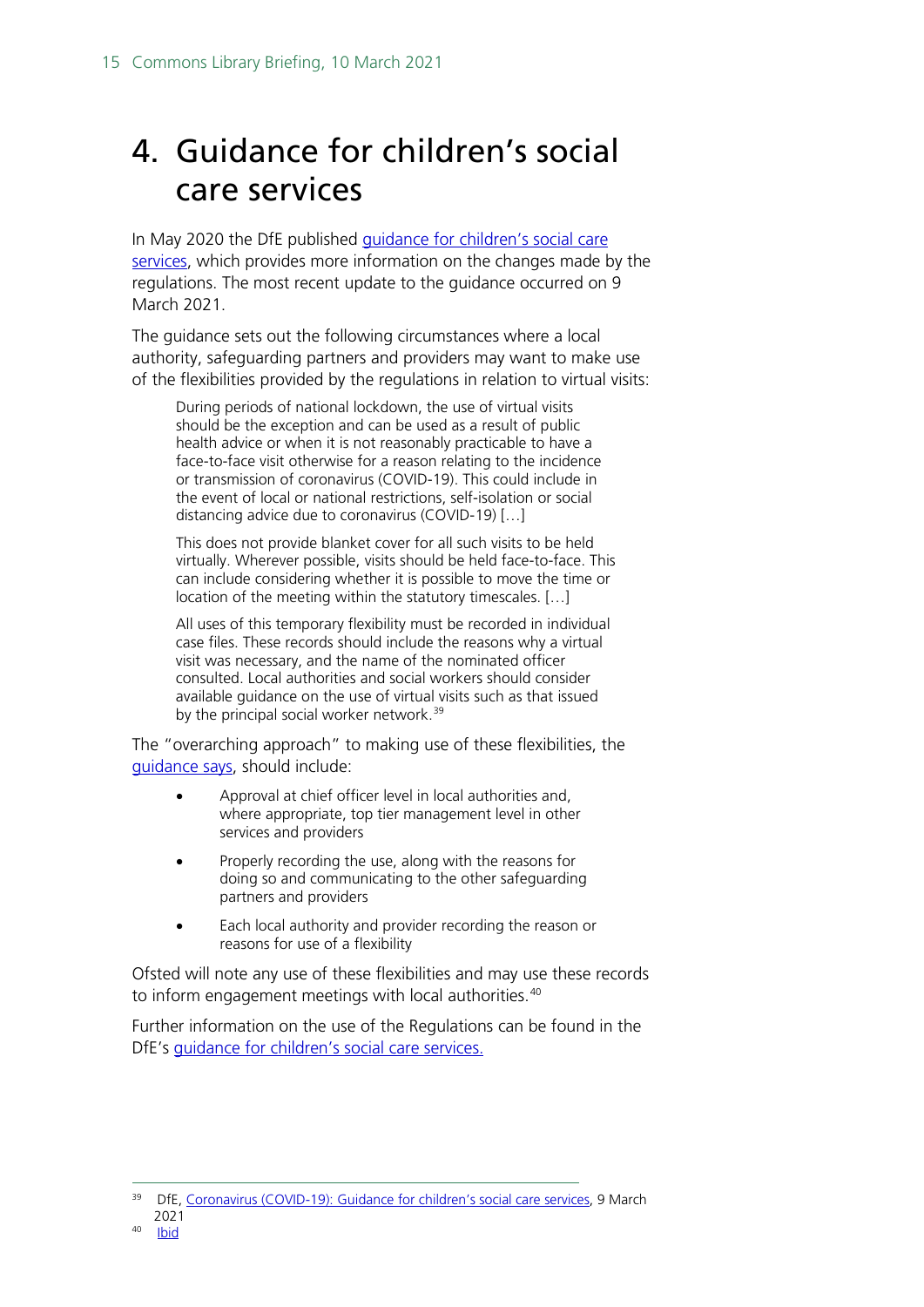## <span id="page-15-0"></span>5. Commentary and reaction

As of 28 September 2020, 63 organisations had called upon the UK Government to withdraw the regulations as part of a petition organised by the charity Article 39.<sup>[41](#page-15-1)</sup> The "Scrap SI 445" campaign steering group, which includes Article 39 and Just for Kids Law, reiterated its call in July 2020 in written evidence to the Education Select Committee for the original regulations to be revoked and for future legislation to be subject to parliamentary scrutiny.<sup>[42](#page-15-2)</sup>

Included below is commentary from a selection of third-sector organisations.

### **Adoption UK**

In May 2020, Adoption UK, a charity for adopters, said that it welcomed the changes introduced specifically to mitigate delays in waiting times for children, such as removing the requirement for an adoption panel or allowing panels to meet virtually.<sup>[43](#page-15-3)</sup> However, it opposed relaxing the requirement for adoption reviews where it was not reasonably practical to do so. $44$ 

### **Article 39**

In May 2020, Article 39, a charity campaigning for children in care, called upon the UK Government to withdraw the regulations and provide assurances that any future regulations are subject to consultation.[45](#page-15-5) The charity also opposed the No. 2 Regulations.[46](#page-15-6)

The charity has argued that many of the changes "have been proposed before" and has raised concerns that the changes will "be made permanent once the effect of the suspensions are known".[47](#page-15-7)

Article 39 submitted written evidence to the House of Lords Secondary Legislation Scrutiny Committee in May 2020 and Education Select Committee in June 2020.[48](#page-15-8) It applied to the High Court for a judicial review of the regulations, which was considered in July 2020.<sup>[49](#page-15-9)</sup> The [ruling f](https://www.bailii.org/ew/cases/EWHC/Admin/2020/2184.html)ound that the DfE did not act unlawfully by introducing the

<span id="page-15-2"></span><span id="page-15-1"></span><sup>41</sup> Article 39[, Scrap SI 445,](https://article39.org.uk/scrapsi445/) accessed 28 September 2020<br><sup>42</sup> Written evidence submitted by the "Scrap SI 445" campaign steering group, [CIE0386,](https://committees.parliament.uk/writtenevidence/9080/html/) July 2020, paras 16, 17

<span id="page-15-3"></span><sup>43</sup> [Adoption UK written evidence to the Education Select Committee,](https://committees.parliament.uk/writtenevidence/5949/html/) CIE0164, June 2020, paras 17, 18

<sup>44</sup> **Ibid**, paras 29, 30

<span id="page-15-5"></span><span id="page-15-4"></span><sup>45</sup> Article 39[, Article 39 threatens legal action over loss of protections](https://article39.org.uk/2020/05/07/article-39-threatens-legal-action-over-loss-of-legal-protections-for-children-in-care/) for children in [care,](https://article39.org.uk/2020/05/07/article-39-threatens-legal-action-over-loss-of-legal-protections-for-children-in-care/) 7 May 2020

<span id="page-15-6"></span><sup>46</sup> [Children's social care exemptions extended after consultation,](https://www.cypnow.co.uk/news/article/children-s-social-care-exemptions-extended-after-consultation) Cypnow, 3 September 2020

<sup>47</sup> Article 39[, Ministers use COVID-19 to destroy children's safeguards,](https://article39.org.uk/2020/04/23/ministers-use-covid-19-to-destroy-childrens-safeguards/) 23 April 2020

<span id="page-15-8"></span><span id="page-15-7"></span><sup>48</sup> Article 39 Statutory Instrument 445 Changes to legal protections for children: [Briefing for Secondary Legislation Scrutiny Committee,](https://committees.parliament.uk/publications/984/documents/7973/default/) May 2020; [Written evidence](https://committees.parliament.uk/writtenevidence/7971/html/)  [submitted by Article 39: The impact of Covid-19 on education and children's](https://committees.parliament.uk/writtenevidence/7971/html/)  [services, CIE0290,](https://committees.parliament.uk/writtenevidence/7971/html/) June 2020

<span id="page-15-9"></span><sup>49</sup> Article 39[, Legal action launched to protect children in care,](https://article39.org.uk/2020/06/05/legal-action-launched-to-protect-children-in-care/) 5 June 2020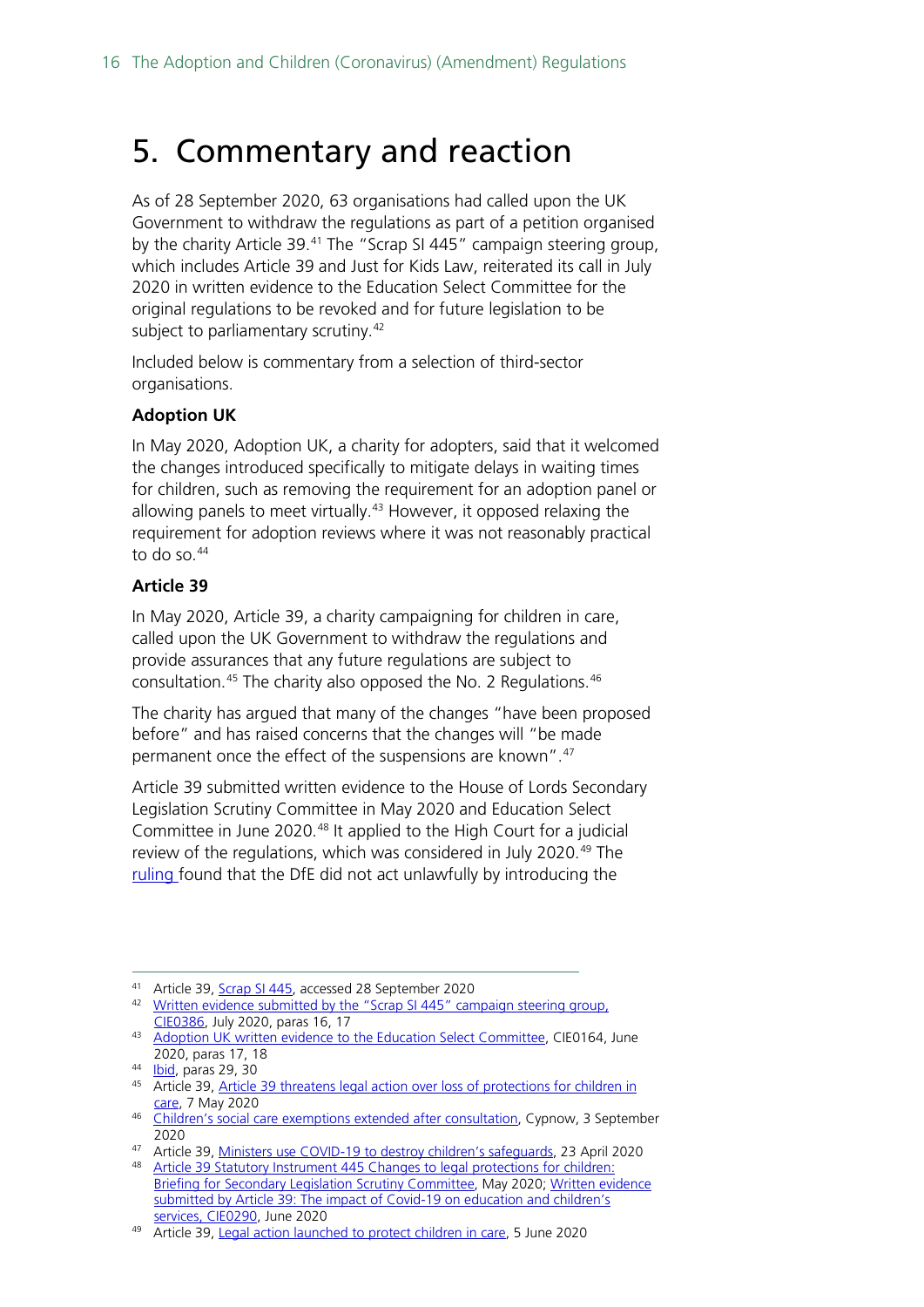changes,[50](#page-16-0) and the charity was subsequently granted an expedited appeal to be heard on 4 September 2020.<sup>[51](#page-16-1)</sup>

As stated above (section 2.3), the Court of Appeal determined that the Secretary of State for Education had acted unlawfully when introducing the amendment regulations without sufficient consultation. In response to the Court's judgement, Article 39 said the judgment would ensure *"*that vulnerable children have a voice when decisions are made which affect them" and recognised the "fundamental importance" of the consultation process. [52](#page-16-2)

### **British Association of Social Workers (BASW) England**

In April 2020, BASW England, a membership organisation for social workers, said that the regulations lack "a clear, documented and facilitated process for the rationale, structured introduction and delivering of the Regulations for local authorities". It drew comparisons with the introduction of changes to the *Care Act* enabled under the *Coronavirus Act 2020*:

The changes (known as 'Easements') were proceeded by ethical guidance, practical guidance on criteria for applying the Easements and finally the requirement of a formal written declaration by the Director that the Easements would be adopted by the local authority. In contrast, none of these over-arching safeguards and standards are in place for children.<sup>[53](#page-16-3)</sup>

In a statement issued on 1 May, BASW England called upon the Government to withdraw the regulations and published a [letter s](https://www.basw.co.uk/system/files/resources/Gavin%20Williamson%20letter%20re%20adoption%20and%20children%20regs%2028%20April%202020%20.pdf)ent to the Secretary of State for Education, Gavin Williamson.<sup>[54](#page-16-4)</sup>

### **Children's Society**

In submitted evidence to the Education Select Committee's [Inquiry on](https://committees.parliament.uk/work/202/the-impact-of-covid19-on-education-and-childrens-services/publications/)  [the Impact of COVID-19 on education and children's services](https://committees.parliament.uk/work/202/the-impact-of-covid19-on-education-and-childrens-services/publications/) in May 2020, the Children's Society raised concerns that "the relaxation of standards appear to be open to local authorities irrespective of how they are coping during the Covid-19 crisis". It recommended that local authorities should only be allowed to implement the changes if "operational capacity falls beneath a certain level, and they can show such changes are necessary in order to respond".<sup>[55](#page-16-5)</sup>

### **The Fostering Network**

The Fostering Network, a charity and networking organisation, published a [briefing on the SI and related guidance](https://www.thefosteringnetwork.org.uk/sites/www.fostering.net/files/content/briefingontheadoptionandchildrenscoronavirusamendmentsregulations2020andrelatedguidance20052020.pdf) relating to foster care in May 2020. On foster care, the charity said it was "concerned"

<span id="page-16-0"></span><sup>50</sup> Removal of safequards for children in care- judicial review given go ahead, Article 39, 26 June 2020; [High Court dismisses calls for children's social care exemptions to](https://www.cypnow.co.uk/news/article/high-court-dismisses-calls-for-children-s-social-care-exemptions-to-be-scrapped)  [be scrapped,](https://www.cypnow.co.uk/news/article/high-court-dismisses-calls-for-children-s-social-care-exemptions-to-be-scrapped) Cypnow Now, 7 August 2020

<span id="page-16-1"></span><sup>51</sup> [Article 39 granted appeal over children's social care exemptions,](https://www.cypnow.co.uk/news/article/article-39-granted-appeal-over-children-s-social-care-exemptions) Cypnow, 24 August 2020

<span id="page-16-2"></span><sup>&</sup>lt;sup>52</sup> Article 39, Court of Appeal rules Education Secretary acted unlawfully in removing [safeguards for children in care,](https://article39.org.uk/2020/11/24/court-of-appeal-rules-education-secretary-acted-unlawfully-in-removing-safeguards-for-children-in-care/) 24 November 2020

<span id="page-16-3"></span><sup>53</sup> BASW, Policy brief on *[The Adoption and Children \(Coronavirus\) \(Amendment\)](https://www.basw.co.uk/media/news/2020/apr/basw-policy-brief-adoption-and-children-coronavirus-amendment-regulations-2020)  [Regulations 2020](https://www.basw.co.uk/media/news/2020/apr/basw-policy-brief-adoption-and-children-coronavirus-amendment-regulations-2020)*, 24 April 2020

<span id="page-16-4"></span><sup>54</sup> BASW, BASW England urges Government to withdraw statutory instrument which ["risks the welfare and rights of children",](https://www.basw.co.uk/media/news/2020/may/basw-england-urges-government-withdraw-statutory-instrument-which-%E2%80%98risks-welfare) 1 May 2020

<span id="page-16-5"></span><sup>&</sup>lt;sup>55</sup> [Written Evidence submitted by the Children's Society, CIE0168,](https://committees.parliament.uk/writtenevidence/5967/pdf/) May 2020, para 2.5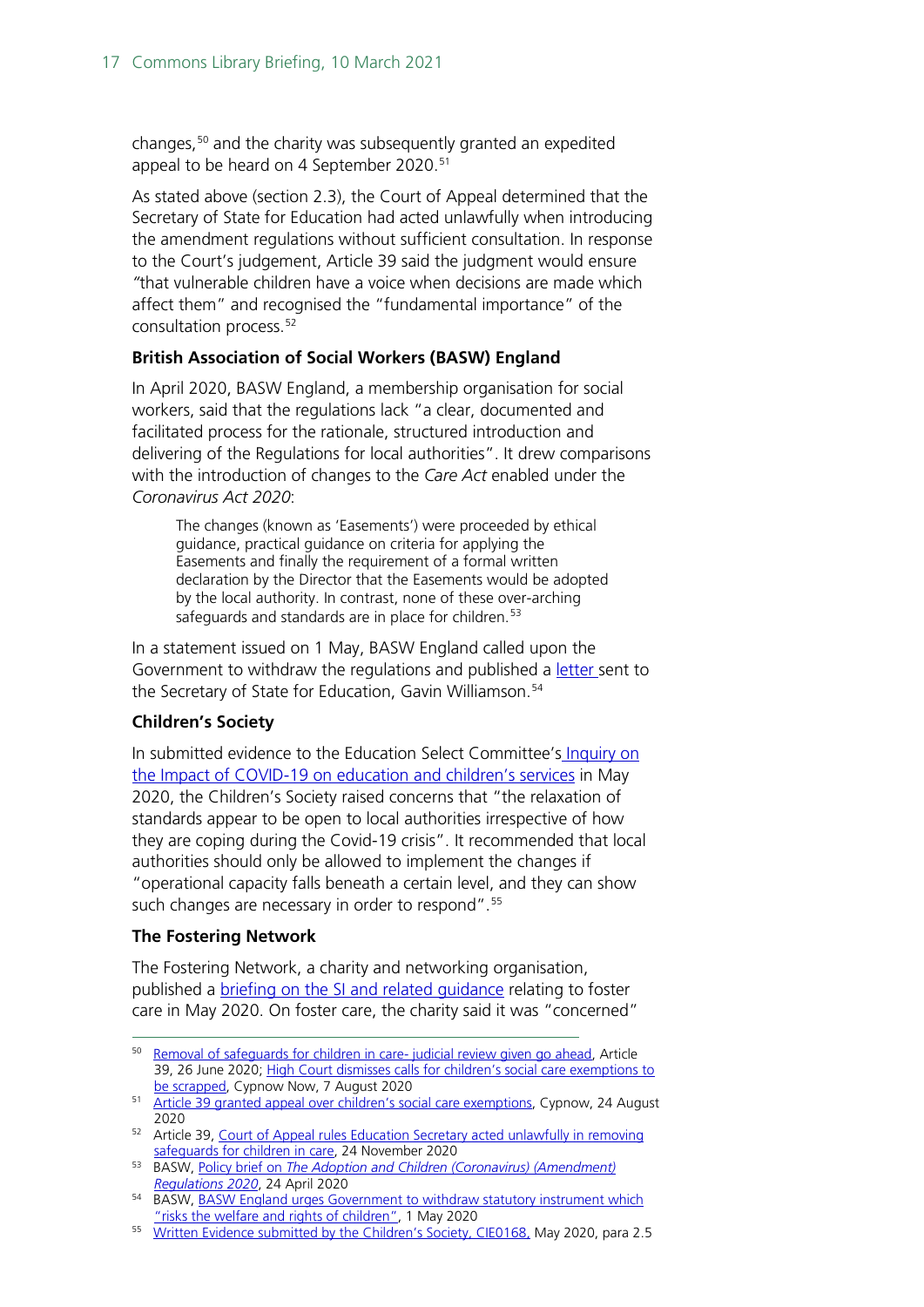that the regulations would undermine safeguarding practices. It argued that the regulations should be seen as a "providing 'options' to be utilised as a last resort" and used only within an approach agreed by senior management, after a risk assessment, and in the "spirit" of the [principles l](https://www.gov.uk/government/publications/coronavirus-covid-19-guidance-for-childrens-social-care-services/coronavirus-covid-19-guidance-for-local-authorities-on-childrens-social-care#principles)aid out by the Government on children's services.<sup>[56](#page-17-0)</sup>

#### **Just for Kids Law**

Just for Kids Law, a charity working with children and young people, in May 2020 welcomed the "additional safeguards in the updated guidance to ensure that the new regulations on children's social care are monitored by Ofsted and approved at the highest level of local government". In July 2020, the charity said it was "still not convinced of the need to weaken vital legal protections and had called for the regulations to be "revoked without delay".<sup>[57](#page-17-1)</sup>

<span id="page-17-0"></span><sup>&</sup>lt;sup>56</sup> The Fostering Network, Briefing on The Adoption and Children's (Coronavirus) [\(Amendments\) Regulations 2020 and related guidance,](https://www.thefosteringnetwork.org.uk/sites/www.fostering.net/files/content/briefingontheadoptionandchildrenscoronavirusamendmentsregulations2020andrelatedguidance20052020.pdf) 20 May 2020, p4; DfE,

<span id="page-17-1"></span><sup>&</sup>lt;sup>57</sup> [Rights group threatens DfE \[Department for Education\] with](https://www.cypnow.co.uk/news/article/rights-group-threatens-dfe-with-legal-action-over-relaxation-of-statutory-duties) legal action over [relaxation of statutory duties,](https://www.cypnow.co.uk/news/article/rights-group-threatens-dfe-with-legal-action-over-relaxation-of-statutory-duties) Cypnow, 7 May 2020; Just for Kids Law, the Children's Rights Alliance for England and the Youth Justice Legal Centre, [Written](https://committees.parliament.uk/writtenevidence/8353/html)  [evidence COV0148,](https://committees.parliament.uk/writtenevidence/8353/html) July 2020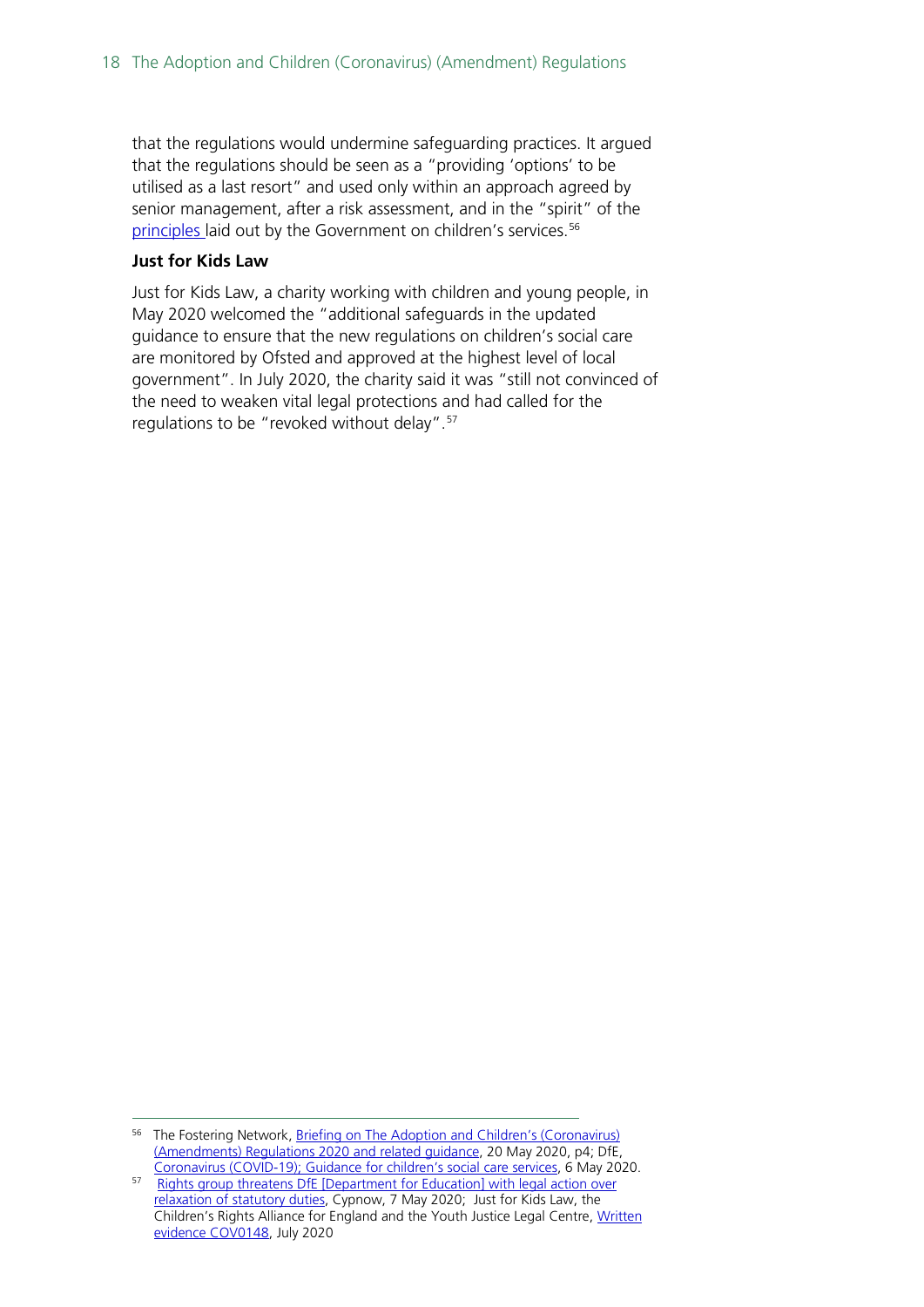# <span id="page-18-0"></span>6. UK Parliamentary Proceedings

In addition to a [debate](https://hansard.parliament.uk/commons/2020-06-10/debates/5964F78B-8FEA-441B-A146-889607FBFA21/ChildrenAndYoungPersons) in the House of Commons on Wednesday 10 June 2020 and the ongoing House of Commons Education Select Committee inquiry into The impact of covid-19 on education and [children's services,](https://committees.parliament.uk/work/202/the-impact-of-covid19-on-education-and-childrens-services/) the following proceedings are relevant to the Instrument.

### <span id="page-18-1"></span>6.1 Committee reports on No.1 Regulations

The first SI was considered by the House of Lords Secondary Legislation Committee and the Joint Select Committee on Statutory Instrument in May 2020.

The Joint Committee sought to draw "the special attention of both Houses to these Regulations on the grounds that they require elucidation in three respects and are defectively drafted in one respect.["58](#page-18-2) In response, the Department "proposes that as the amendments are only temporary, it will not correct the errors but liaise with Ofsted, which it expects 'to take a pragmatic approach". [59](#page-18-3)

The House of Lords Committee expressed "regrets that the Children's Commissioner, amongst others, was not consulted and that guidance was not published earlier."<sup>[60](#page-18-4)</sup> The Committee also said that the Explanatory Memorandum should have included greater detail and explanations of the changes.<sup>[61](#page-18-5)</sup> It called:

**On the Department to be open and transparent in its assessment of any longer-term impact and lessons that may be learned, and to involve the Children's Commissioner's and other relevant organisations in this process. The House may wish to press the Minister for an assurance that this will happen.[62](#page-18-6)**

The Joint Committee on Human Rights in September 2020 cited opposition to the Regulations from several organisations, including the Children's Commissioner. The Committee questioned whether the measures were a "proportionate response":

We question whether removing vital protections for children was a proportionate response to the challenges posed to the children's social care system by Covid-19. The Government must justify its reasoning for the continuation of these powers, and they must only continue if they can be shown to be absolutely necessary and proportionate.<sup>[63](#page-18-7)</sup>

<span id="page-18-2"></span><sup>58</sup> Joint Committee on Statutory Instruments[, Twelfth Report of Session 2019-21,](https://publications.parliament.uk/pa/jt5801/jtselect/jtstatin/64/6403.htm#_idTextAnchor005) HC 75-xii/HL 64, 22 May 2020, para 3.1

<span id="page-18-3"></span><sup>59</sup> [Ibid,](https://publications.parliament.uk/pa/jt5801/jtselect/jtstatin/64/6403.htm#_idTextAnchor005) para 3.5

<span id="page-18-4"></span><sup>&</sup>lt;sup>60</sup> House of Lords Secondary Legislation Scrutiny Committee, Thirteenth Report of [Session 2019-21,](https://publications.parliament.uk/pa/ld5801/ldselect/ldsecleg/57/5704.htm) HL 57, 7 May 2020, introductory paragraph, para 35

<span id="page-18-5"></span> $61$  <u>Ibid</u>, paras 18, 23

<sup>&</sup>lt;sup>62</sup> [Ibid,](https://publications.parliament.uk/pa/ld5801/ldselect/ldsecleg/57/5704.htm) para 39

<span id="page-18-7"></span><span id="page-18-6"></span><sup>63</sup> Joint Committee on Human Rights, [The Government's response to COVID-19:](https://publications.parliament.uk/pa/jt5801/jtselect/jtrights/265/26507.htm#_idTextAnchor051)  [Human rights implications,](https://publications.parliament.uk/pa/jt5801/jtselect/jtrights/265/26507.htm#_idTextAnchor051) HC265/HL125, 21 September 2020, para 92-94.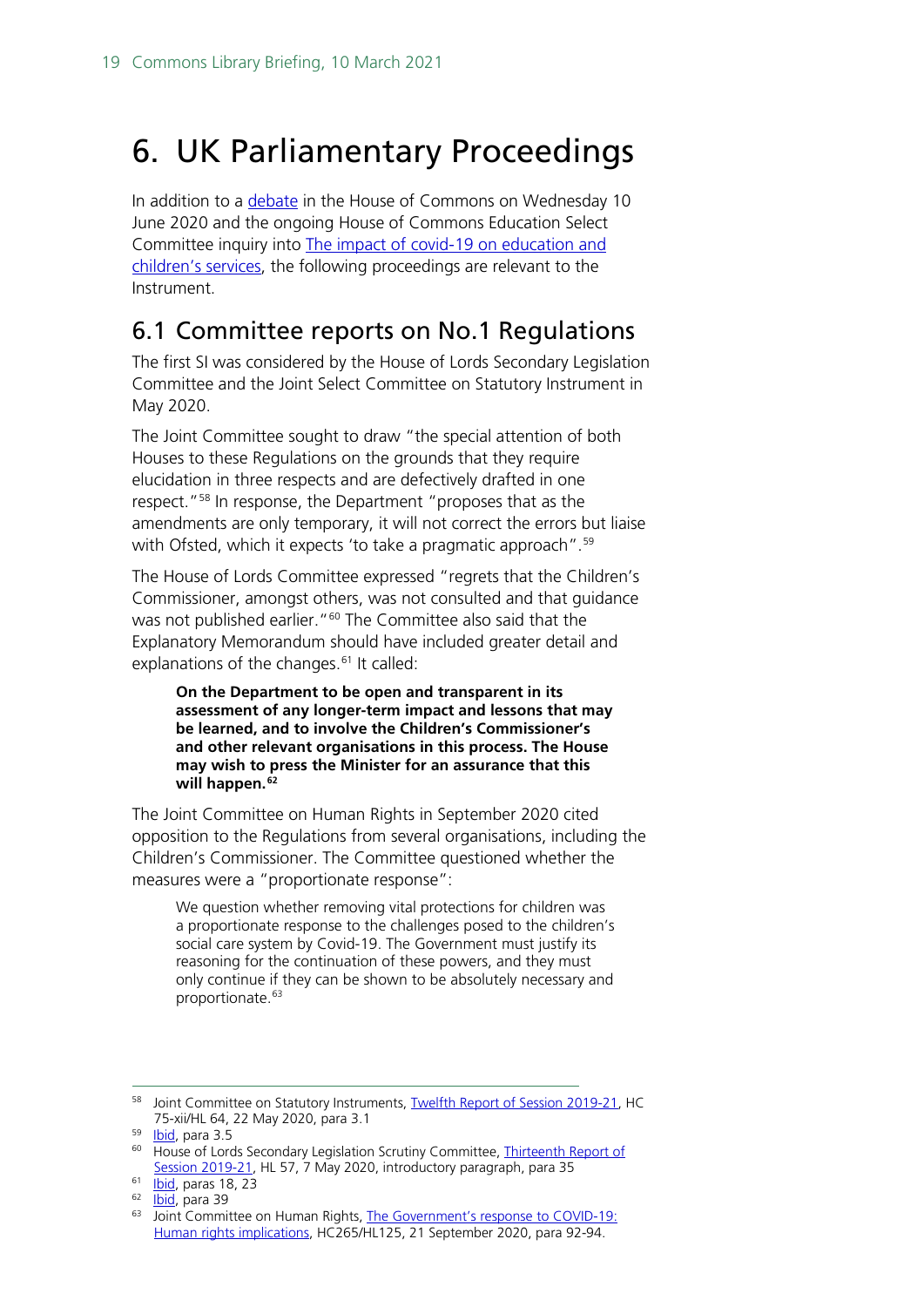### <span id="page-19-0"></span>6.2 Questions on provisions becoming permanent

The House of Lords Secondary Legislation Scrutiny Committee said in April that it was "fundamentally concerned about the changes potentially being made permanent by the Secretary of State. These are issues that the House may wish to explore".<sup>[64](#page-19-1)</sup>

Appearing before the Education Select Committee on 22 April, the Minister, Vicky Ford, was asked by David Simmonds MP whether the DfE would seek to learn lessons from the suspension of certain statutory duties:

**David Simmonds:** […] A review by the Department has found that some of statutory duties are leading to local authorities having to undertake activities that are not useful or purposeful, in particular, some of the reviews that are required under the statutory duties—help by foster carers, prospective adopters, the children in the care system—are found not to have improved their experience. Is the Department learning, and will it learn, from the suspension of any of those statutory duties, to see where it has exposed the fact that they were not leading to purposeful activity, with a view to dispensing with those statutory duties and freeing people up to do more useful things in future?

The Minister replied:

**Vicky Ford:** That is exactly the point, David, about why we are laying in place the statutory instrument in order to implement flexibility on certain statutory duties. We are focused on giving that flexibility on the lower risk areas in order to make sure that the experts on the ground can be focused on what they need to do now. It does need to be done in a risk assessed way  $[...]^{65}$  $[...]^{65}$  $[...]^{65}$ 

In a DfE blog, posted on 1 May 2020, the Ms Ford had said that the changes "will remain in place only for so long as needed".<sup>[66](#page-19-3)</sup> In addition, the Secretary of State for Education told the House of Commons on 6 May 2020 that the regulations would not be continued once the outbreak is over:

This is a temporary measure that we have taken in response to concerns that people have raised about making sure they are able to provide the best care for the most vulnerable children. It is certainly not something that is going to be continued once we are through this crisis.<sup>[67](#page-19-4)</sup>

In her [written statement of 14 July,](https://www.parliament.uk/business/publications/written-questions-answers-statements/written-statement/Commons/2020-07-14/HCWS368/) the Minister said that, subject to a short consultation, "the overwhelming majority of these regulations will expire as planned on 25 September".

<span id="page-19-1"></span><sup>&</sup>lt;sup>64</sup> House of Lords Secondary Legislation Scrutiny Committee, *Thirteenth Report of* [Session 2019-21,](https://publications.parliament.uk/pa/ld5801/ldselect/ldsecleg/57/5704.htm) HL 57, 7 May 2020, para 40

<span id="page-19-2"></span><sup>&</sup>lt;sup>65</sup> Education Select Committee, Oral evidence: The impact of COVID-19 on education [and children's services, HC 254,](https://committees.parliament.uk/oralevidence/299/pdf/) 22 April 2020, Q24

<span id="page-19-3"></span><sup>&</sup>lt;sup>66</sup> [Supporting vulnerable children,](https://dfemedia.blog.gov.uk/2020/05/01/supporting-vulnerable-children/) DfE Education in the Media Blog, 1 May 2020<br><sup>67</sup> HC Dob 5 May 2020, 6479

<span id="page-19-4"></span><sup>67</sup> [HC Deb, 5 May 2020, c479](https://hansard.parliament.uk/commons/2020-05-05/debates/9DADAFA5-BD4F-46DA-B066-8A7B21CCB1DE/Covid-19VulnerableChildren)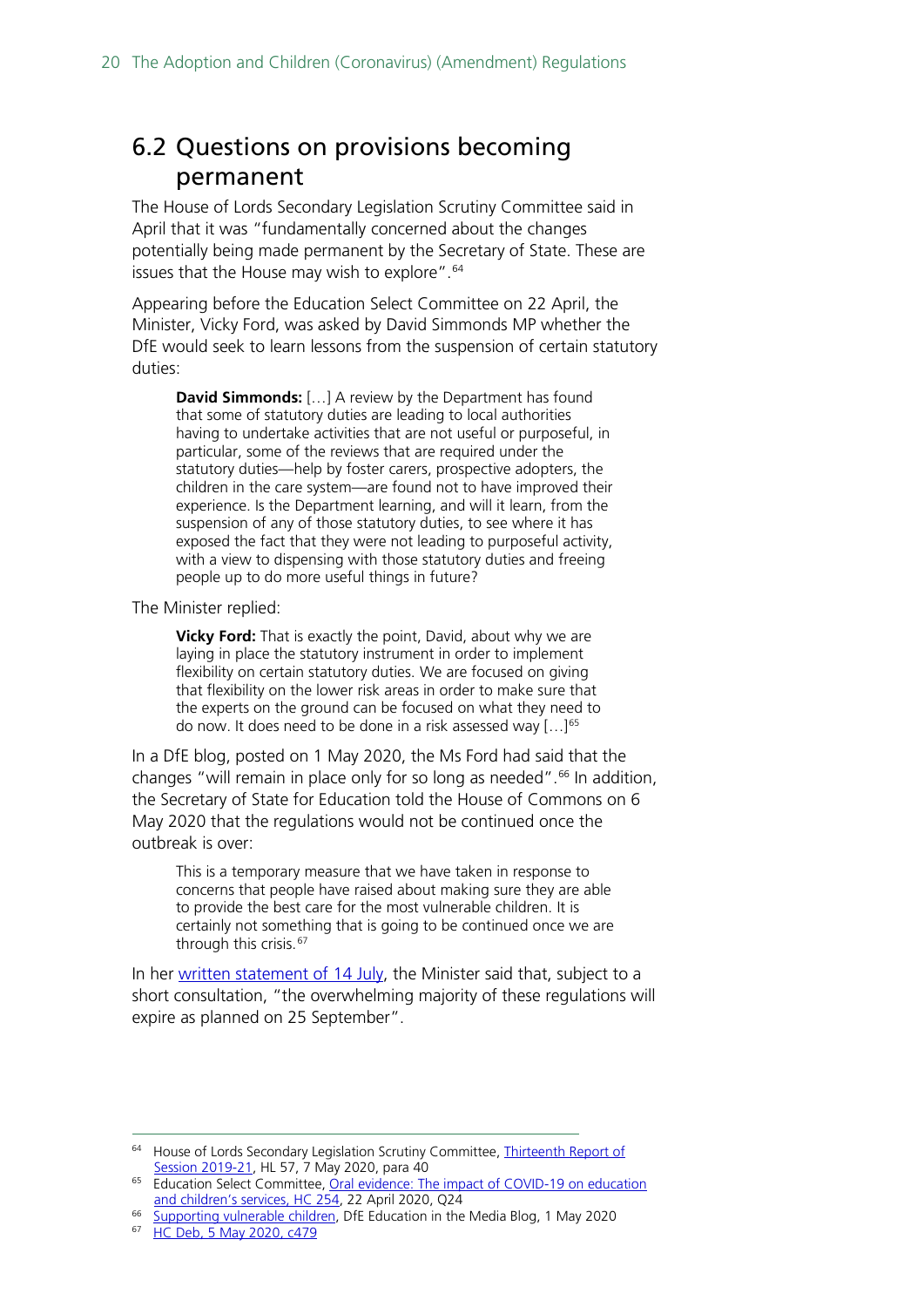### <span id="page-20-0"></span>6.3 Debates on whether the regulations introduce measures previously abandoned

During a private notice question in the House of Lords, the Labour Peer Lord Howarth of Newport argued that the Government had "used the emergency coronavirus legislation to make a major and highly controversial policy change of a nature which was previously explicitly rejected by Parliament in 2017".[68](#page-20-2)

This echoed some commentary within the sector that the regulations are similar to provisions originally within the *Children and Social Work Bill*, which were subsequently withdrawn, and in a 2018 "myth busting guide" on children's social care.<sup>[69](#page-20-3)</sup>

Clauses 29-33 of the original *Children and Social Work Bill* enabled local authorities to "test different ways of working with a view to achieving better outcomes under children's social care legislation" and allowed the Secretary of State to "exempt a local authority in England from a requirement imposed by children's social care regulation".<sup>[70](#page-20-4)</sup> These measures were considered in the House of Commons Public Bill Committee in January 2017 and withdrawn by the Government in March 2017.<sup>[71](#page-20-5)</sup>

The DfE's [Children's social care statutory guidance myth busting](https://webarchive.nationalarchives.gov.uk/20181204111347/http:/innovationcsc.co.uk/wp-content/uploads/2018/07/Statutory-Guidance-myth-busting-June2018-Final.pdf) was withdrawn in March 2019, following criticisms and a campaign by social worker organisations and academics who claimed it was conflict with existing laws.<sup>[72](#page-20-6)</sup>

In response to Lord Howarth, the Minister, Baroness Berridge, said "that this is a minimal change to the procedural requirements in relation to children's social care" and the legislation "is under review" and would fall on 25 September 2020 if not renewed by Parliament.<sup>[73](#page-20-7)</sup>

## <span id="page-20-1"></span>6.4 Committee reports on No. 2 Regulations

The second statutory instrument, *[The Adoption and Children](https://www.legislation.gov.uk/uksi/2020/909/contents/made)  [\(Coronavirus\) \(Amendment\) \(No. 2\) Regulations 2020,](https://www.legislation.gov.uk/uksi/2020/909/contents/made)* was considered by the House of Lords Secondary Legislation Committee in September 2020. The Committee welcomed the consultation on the No.2 Regulations:

<sup>68</sup> [HL Deb, 30 April 2020, c 284](https://hansard.parliament.uk/lords/2020-04-30/debates/D7667DFD-1EB3-49AA-A557-71C33244B8C4/ChildrenInCare)

<span id="page-20-3"></span><span id="page-20-2"></span><sup>&</sup>lt;sup>69</sup> [Changes to care responsibilities](https://www.cypnow.co.uk/analysis/article/changes-to-care-responsibilities-divide-opinion-among-leaders) divide opinion among leaders, Children and Young People Now, 27 May 2020; [Williamson: Children's Services leaders asked for](https://www.cypnow.co.uk/news/article/williamson-children-s-services-leaders-asked-for-changes-to-statutory-duties)  [changes to statutory duties,](https://www.cypnow.co.uk/news/article/williamson-children-s-services-leaders-asked-for-changes-to-statutory-duties) Children and Young People Now, 6 May 202[0;](https://www.familylawweek.co.uk/site.aspx?i=ed210698) Madeleine Whelan, [Adoption and Children \(Coronavirus\) Regulations 2020-](https://www.familylawweek.co.uk/site.aspx?i=ed210698) A step [too far, Family Law Week,](https://www.familylawweek.co.uk/site.aspx?i=ed210698) 28 April 2020; Brid Featherstone and Anna Gupta, Thinking about adoption in a pandemic: Why we need to be concerned about SI [445,](https://www.basw.co.uk/media/news/2020/may/thinking-about-adoption-pandemic-why-we-need-be-concerned-about-s1-445) British Association of Social Workers, 15 May 2020

<span id="page-20-4"></span><sup>70</sup> *[Children and Social Work Bill \[HL Bill 57\]](https://publications.parliament.uk/pa/bills/lbill/2016-2017/0057/lbill_2016-20170057_en_4.htm#pt1-ch2-pb6-l1g29)*, Clause 29 (1) and (2)(a)

<span id="page-20-5"></span><sup>71</sup> [HC Deb Public Bill Committee, 10 January 2017, cc165-176;](https://hansard.parliament.uk/commons/2017-01-10/debates/501792ec-66bb-4aad-a05f-117e43c35b6c/ChildrenAndSocialWorkBill(Lords)(SixthSitting)) [Minister U-turn over](https://www.bbc.co.uk/news/education-39143396)  ["bonfire of children's rights",](https://www.bbc.co.uk/news/education-39143396) BBC News, 2 March 2017

<span id="page-20-6"></span><sup>&</sup>lt;sup>72</sup> [Government withdraws social care 'myth busting' guide after legal challenge,](https://www.communitycare.co.uk/2019/03/25/government-withdraws-social-care-myth-busting-guide-legal-challenge/) Community Care, 25 March 2019; [Together for children campaign,](https://web.archive.org/web/20200512111740/https:/togetherforchildren.wordpress.com/latest/) 2016-2019

<span id="page-20-7"></span><sup>73</sup> [HL Deb, 30 April 2020, c 284](https://hansard.parliament.uk/lords/2020-04-30/debates/D7667DFD-1EB3-49AA-A557-71C33244B8C4/ChildrenInCare)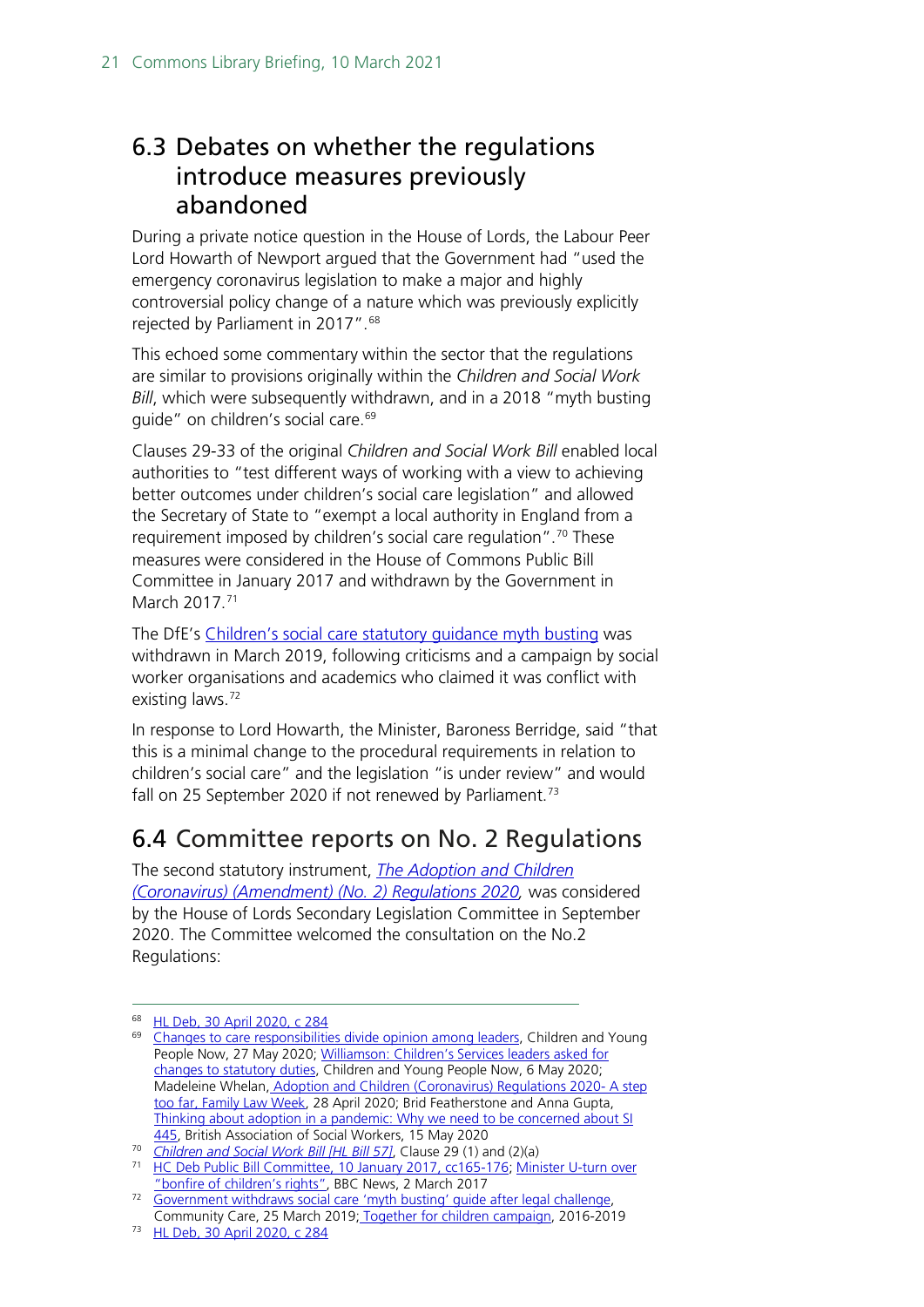The Committee welcomes that, as part of the consultation on this instrument, DfE discussed its approach with the Office of the Children's Commissioner, major children's charities and others. We had criticised a lack of consultation on the earlier instrument. DfE says that a majority of respondents agreed with the proposals and that the changes will expire on 31 March 2021.[74](#page-21-0)

<span id="page-21-0"></span><sup>&</sup>lt;sup>74</sup> House of Lords Secondary Legislation Scrutiny Committee, **Twenty-sixth report of** [Session 2019-21,](https://publications.parliament.uk/pa/ld5801/ldselect/ldsecleg/126/12605.htm#_idTextAnchor008) HL 126, 17 September 2020, para 24